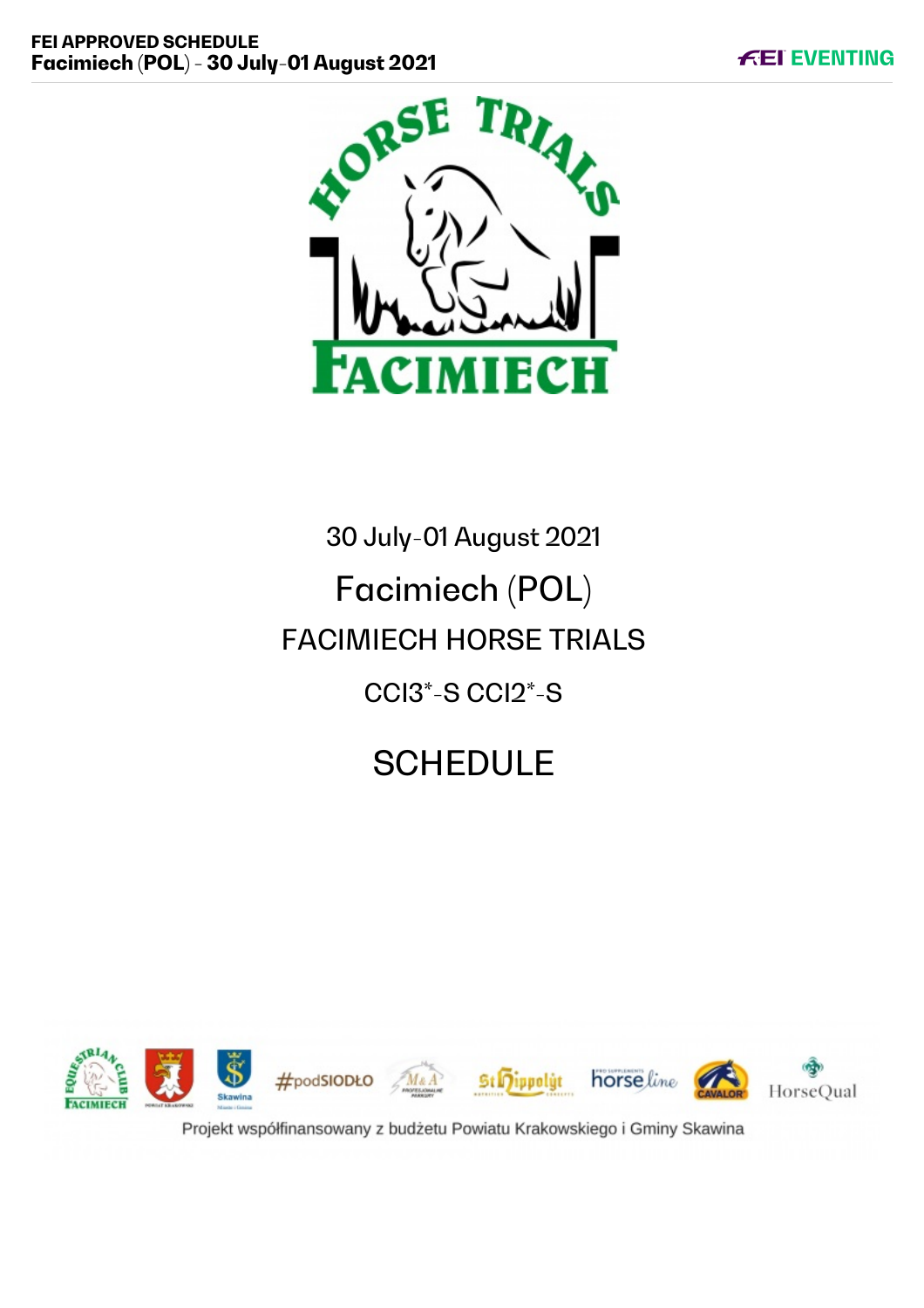# **I. DENOMINATION OF THE EVENT**

| Venue:                                | Facimiech - FACIMIECH HORSE TRIALS | NF: | <b>POL</b> |
|---------------------------------------|------------------------------------|-----|------------|
| Date:                                 | 30/07/2021 to 01/08/2021           |     |            |
| <b>Event Categories:</b><br>$CCI3*-S$ | CCI <sub>2</sub> <sup>*</sup> -S   |     |            |

# **II. GENERAL CONDITIONS**

- FEI Statutes, 24th edition, effective 19 November 2019
- FEI General Regulations, 24th edition, effective 1st January 2020, updates effective 1st January 2021
- FEI Veterinary Regulations, 14th edition, effective 1 January 2018, updates effective 1st January 2021
- FEI Eventing Rules and its Annexes, 25th Edition effective 1st January 2019, updates 1st January 2021
- Equine Anti-Doping and Controlled Medication Regulations (EADCMR), 3rd Edition, effective 1st January 2021
- FEI Anti-Doping Rules for Human Athletes (ADRHA), based upon the 2021 WADA Code, effective 1st January 2021
- The FEI Policy for Enhanced Competition Safety during the Covid-19 Pandemic, effective as of 1 July 2020 and until further notice
- All subsequent published revisions/updates, the provisions of which will take precedence.

Approved by the FEI, Lausanne, on 08 July 2021 (V1)

voorne

Catrin Norinder FEI Director Eventing and Olympic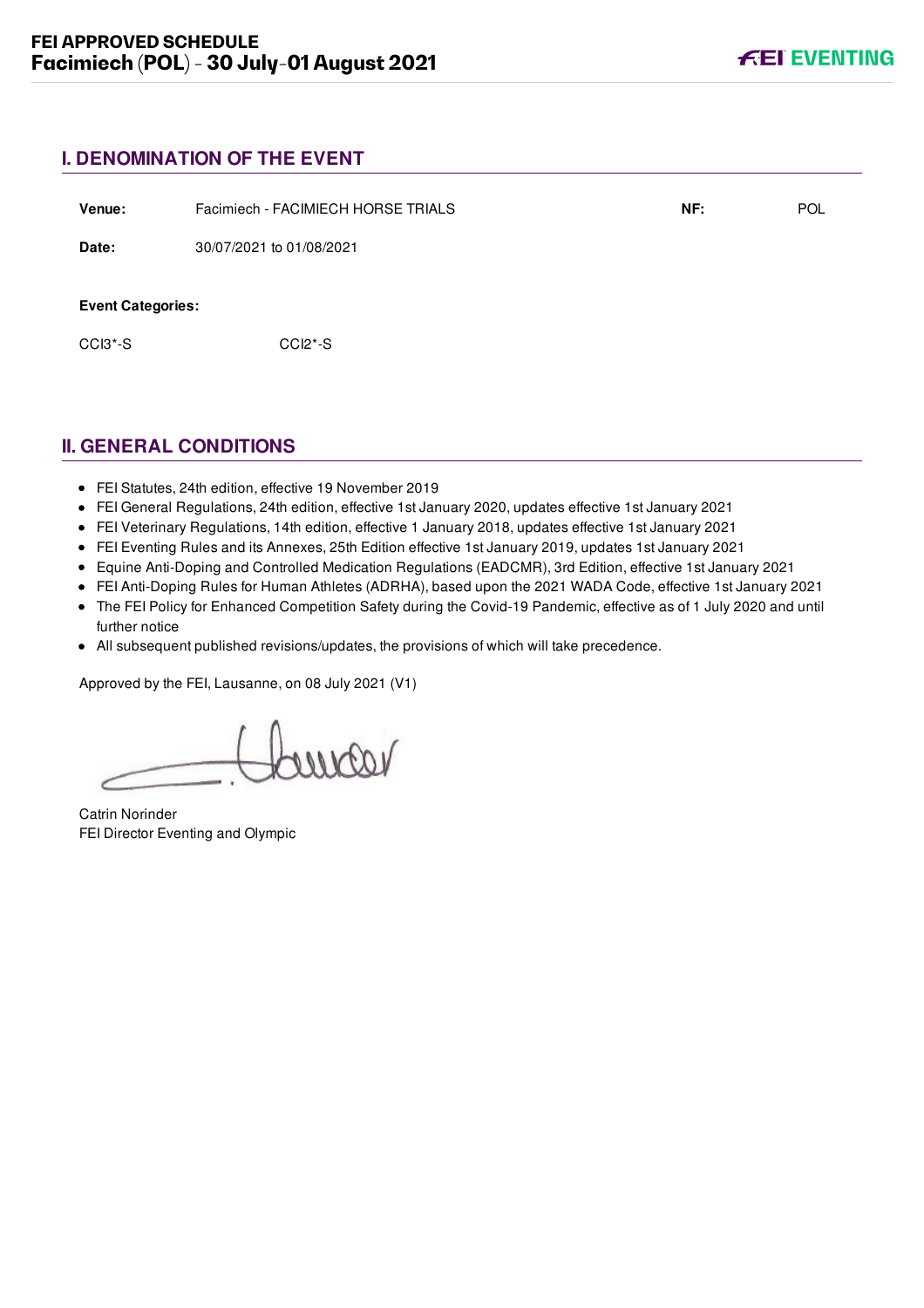# **Table of Contents**

| III. THE FEI CODE OF CONDUCT FOR THE WELFARE OF THE HORSE  4          |
|-----------------------------------------------------------------------|
|                                                                       |
|                                                                       |
|                                                                       |
|                                                                       |
|                                                                       |
|                                                                       |
|                                                                       |
|                                                                       |
|                                                                       |
| XI. LOGISTICAL, ADMINISTRATIVE AND TECHNICAL INFORMATION  18          |
|                                                                       |
|                                                                       |
|                                                                       |
| 13. LOCAL TRANSPORTATION & ARRANGEMENTS FROM HOTEL TO SHOWGROUNDS  19 |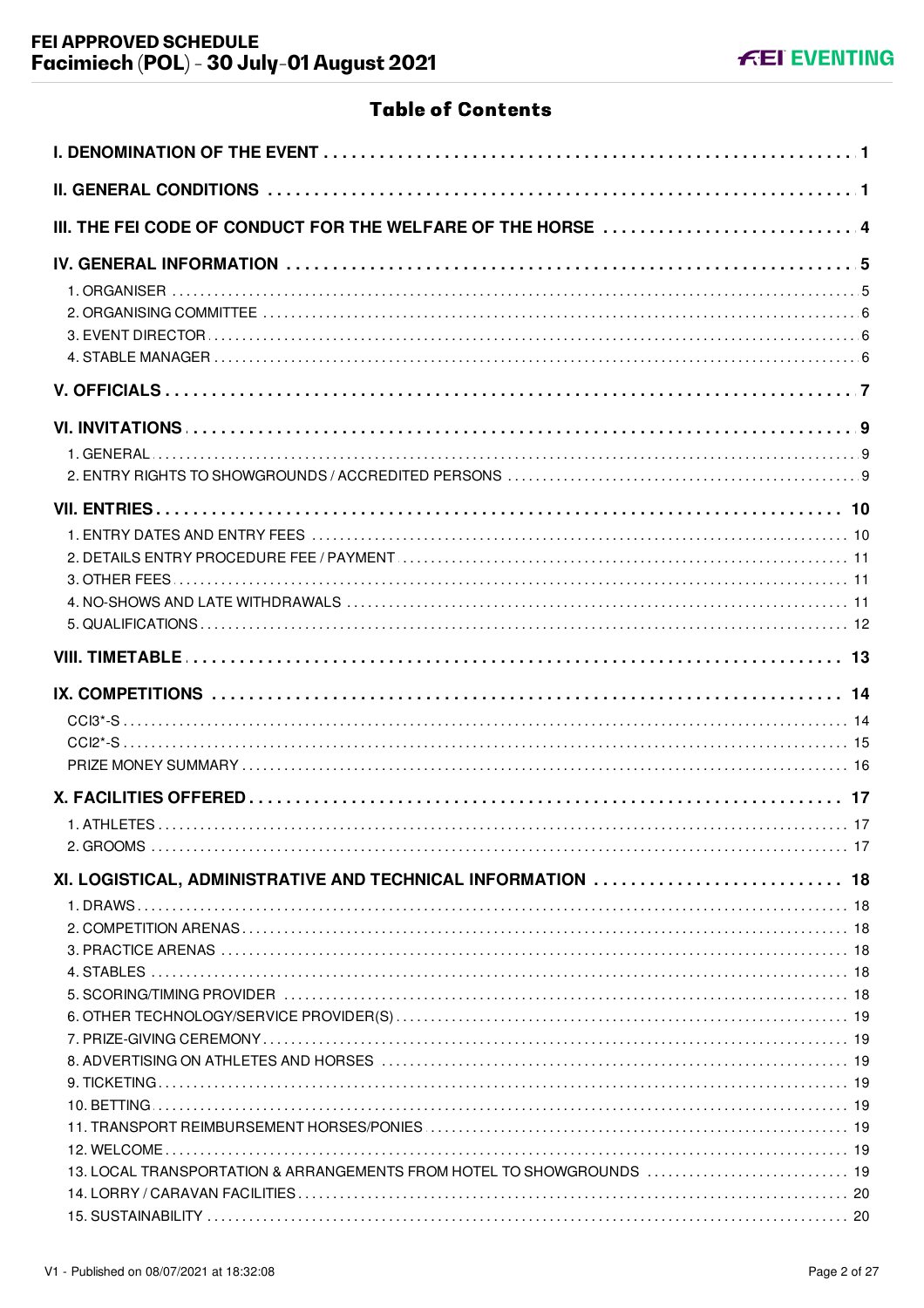| 7.2 VACCINATIONS - EQUINE INFLUENZA (FEI VETERINARY REGULATIONS ARTICLE 1003)  22   |  |
|-------------------------------------------------------------------------------------|--|
|                                                                                     |  |
|                                                                                     |  |
| 7.5 LIMB SENSITIVITY EXAMINATION (FEI VETERINARY REGULATIONS ARTICLE 1048-1053)  23 |  |
| 8. EQUINE ANTI-DOPING AND CONTROLLED MEDICATION PROGRAMME (EADCMP)  23              |  |
|                                                                                     |  |
| 8.2 ELECTIVE TESTING (FEI VETERINARY REGULATIONS ARTICLES 1057 AND 1058)  23        |  |
|                                                                                     |  |
|                                                                                     |  |
|                                                                                     |  |
| 1. THE FEI POLICY FOR ENHANCED COMPETITION SAFETY DURING THE COVID-19 PANDEMIC  24  |  |
|                                                                                     |  |
|                                                                                     |  |
|                                                                                     |  |
|                                                                                     |  |
|                                                                                     |  |
|                                                                                     |  |
|                                                                                     |  |
|                                                                                     |  |
|                                                                                     |  |
|                                                                                     |  |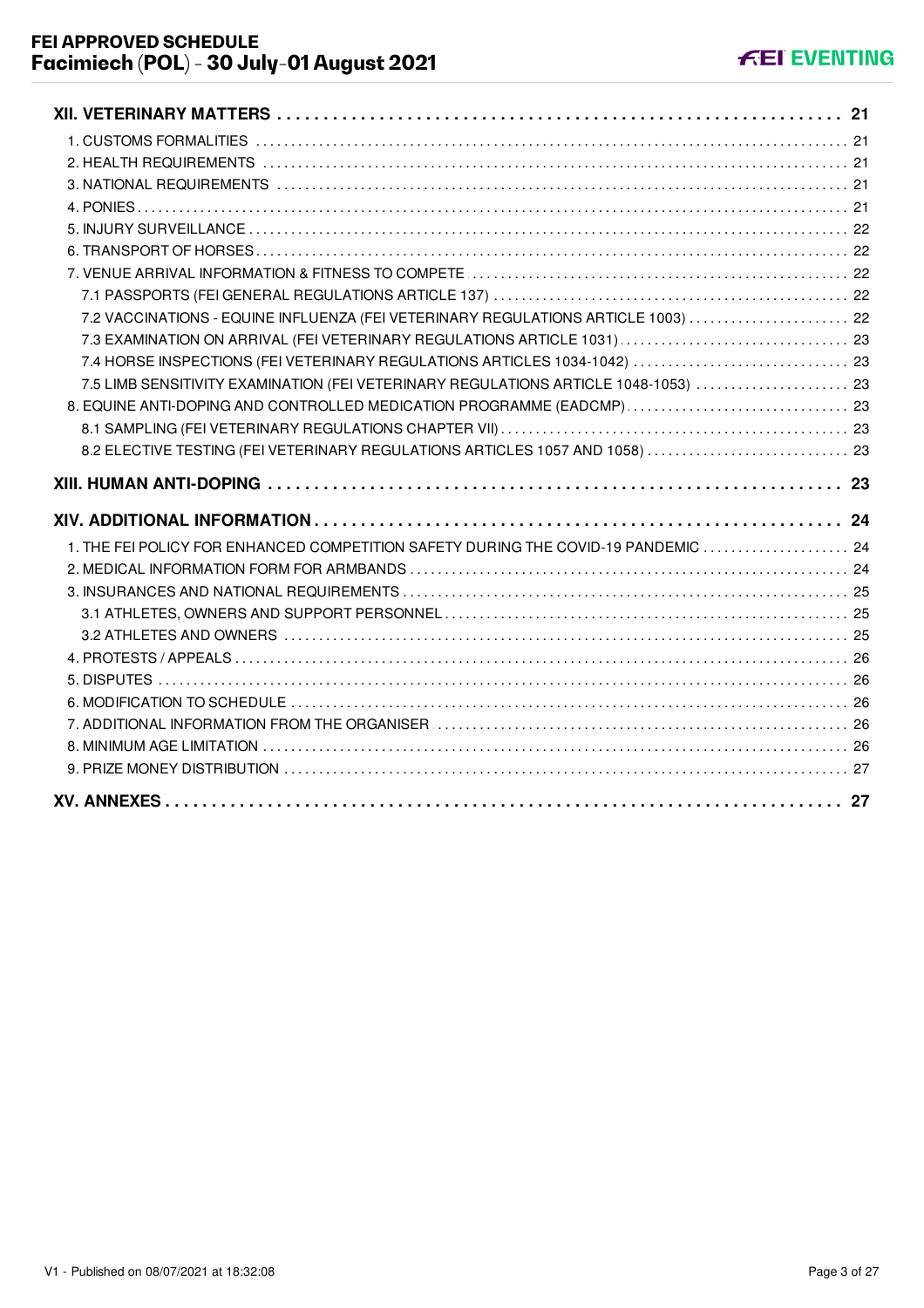# <span id="page-4-0"></span>**III. THE FEI CODE OF CONDUCT FOR THE WELFARE OF THE HORSE**

The Fédération Equestre Internationale (FEI) expects all those involved in international equestrian sport to adhere to the FEI's Code of Conduct and to acknowledge and accept that at all times the welfare of the horse must be paramount and must never be subordinated to competitive or commercial influences.

- 1. At all stages during the preparation and training of competition horses, welfare must take precedence over all other demands. This includes good horse management, training methods, farriery and tack, and transportation.
- 2. Horses and Athletes must be fit, competent and in good health before they are allowed to compete. This encompasses medication use, surgical procedures that threaten welfare or safety, pregnancy in mares and the misuse of aids.
- 3. Events must not prejudice horse welfare. This involves paying careful attention to the competition areas, ground surfaces, weather conditions, stabling, site safety and fitness of the horse for onward travel after the event.
- 4. Every effort must be made to ensure that horses receive proper attention after they have competed and that they are treated humanely when their competition careers are over. This covers proper veterinary care, competition injuries, euthanasia and retirement.
- 5. The FEI urges all involved with the sport to attain the highest levels of education in their areas of expertise.

The Long version of this Code can be obtained from the Fédération Equestre Internationale, HM King Hussein I Building, Chemin de la Joliette 8, 1006 Lausanne, Switzerland. Telephone: +41 21 310 47 47. The Code is available in English. The Code is also available on the FEI's website:<https://inside.fei.org/fei/regulations/general-rules>.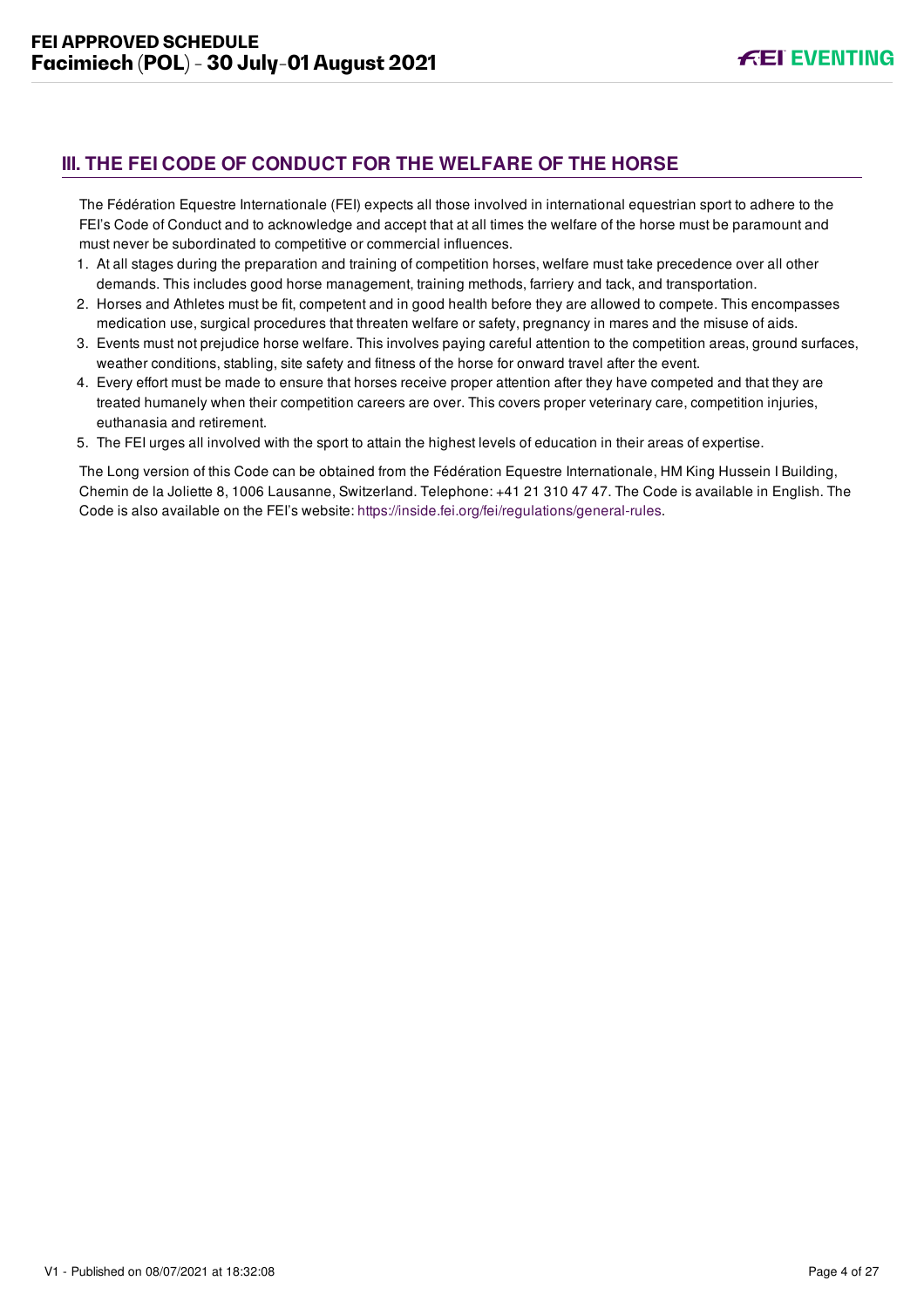# <span id="page-5-0"></span>**IV. GENERAL INFORMATION**

# <span id="page-5-1"></span>**1. ORGANISER**

| Name:    | Facimiech Equestrian Club                                      |
|----------|----------------------------------------------------------------|
| Address: | 32-051 Wielkie Drogi<br>Facimiech 1<br>32-051 Facimiech Poland |
| Phone:   | +48 605 37 85 82                                               |
| Fax:     |                                                                |
| Email:   | zawody.facimiech@gmail.com                                     |
| Website: | www.kjfacimiech.pl                                             |

#### **Showground contact details**

| Venue name:     | Facimiech                                  |
|-----------------|--------------------------------------------|
| <b>Address:</b> | Facimiech 1<br>32-051 Wielkie Drogi Poland |

# **Phone:**

**GPS Coordinates:** Lat: 49.96096, Long: 19.71951



**Accessibility details (directions by road, nearest airport / train station):**

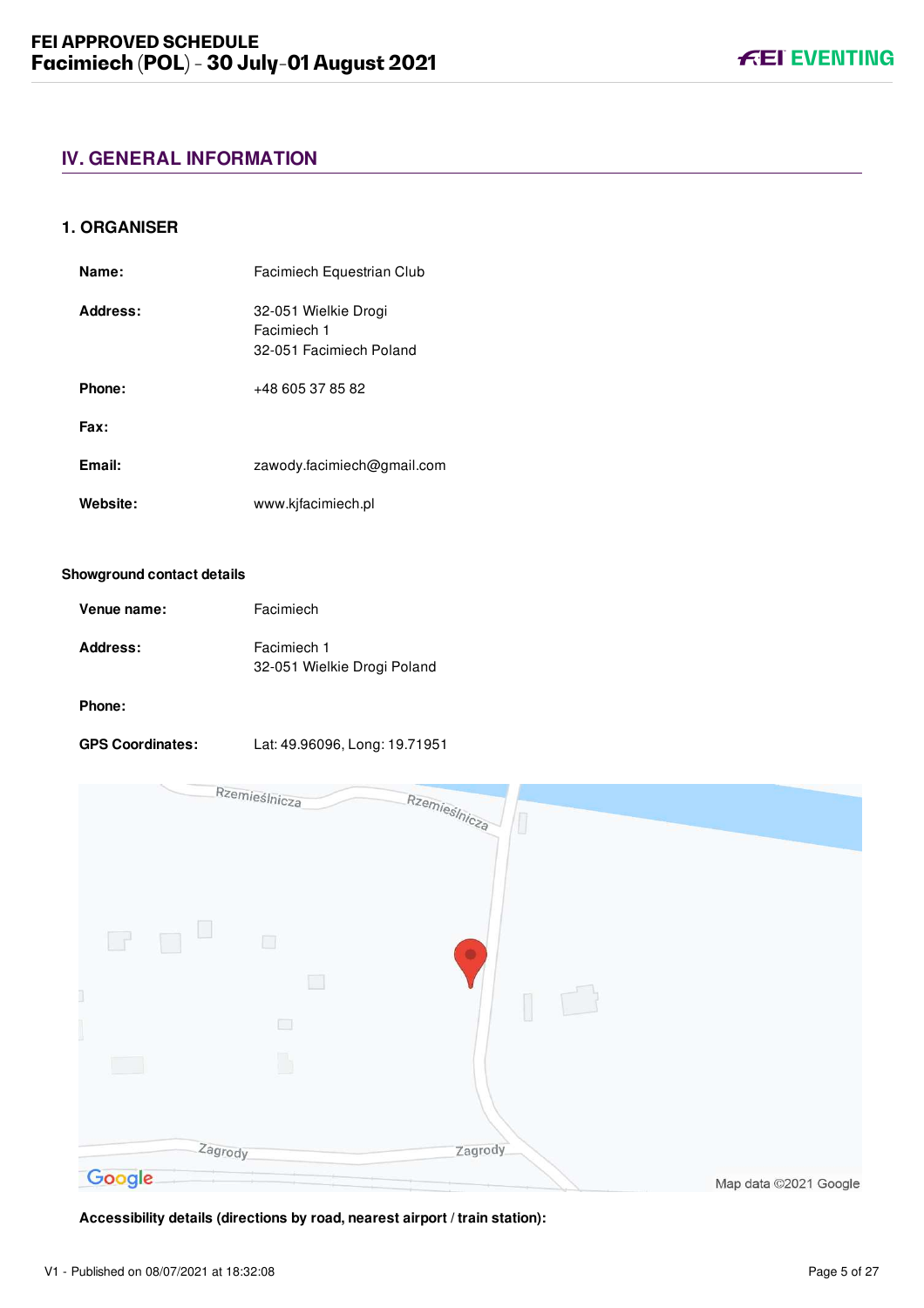# **FEI APPROVED SCHEDULE Facimiech (POL) - 30 July-01 August 2021**



From Motorway A4 exit towards Skawina/Oświęcim on road 44, than direction Oświęcim.

Airport Kraków-Balice,

Train station Kraków Główny

# <span id="page-6-0"></span>**2. ORGANISING COMMITTEE**

| <b>Show Secretary</b>         | Izabela BEK-KACZKOWSKA |
|-------------------------------|------------------------|
| <b>President of the Event</b> | Jacek TURCZYNSKI       |
| <b>Press Officer</b>          | Jagoda TURCZYNSKA      |

# <span id="page-6-1"></span>**3. EVENT DIRECTOR**

| Name:           | Jagoda TURCZYNSKA           |
|-----------------|-----------------------------|
| <b>Address:</b> | 32-051 Wielkie Drogi Poland |

# <span id="page-6-2"></span>**4. STABLE MANAGER**

**Name:** Valeria DEINEGA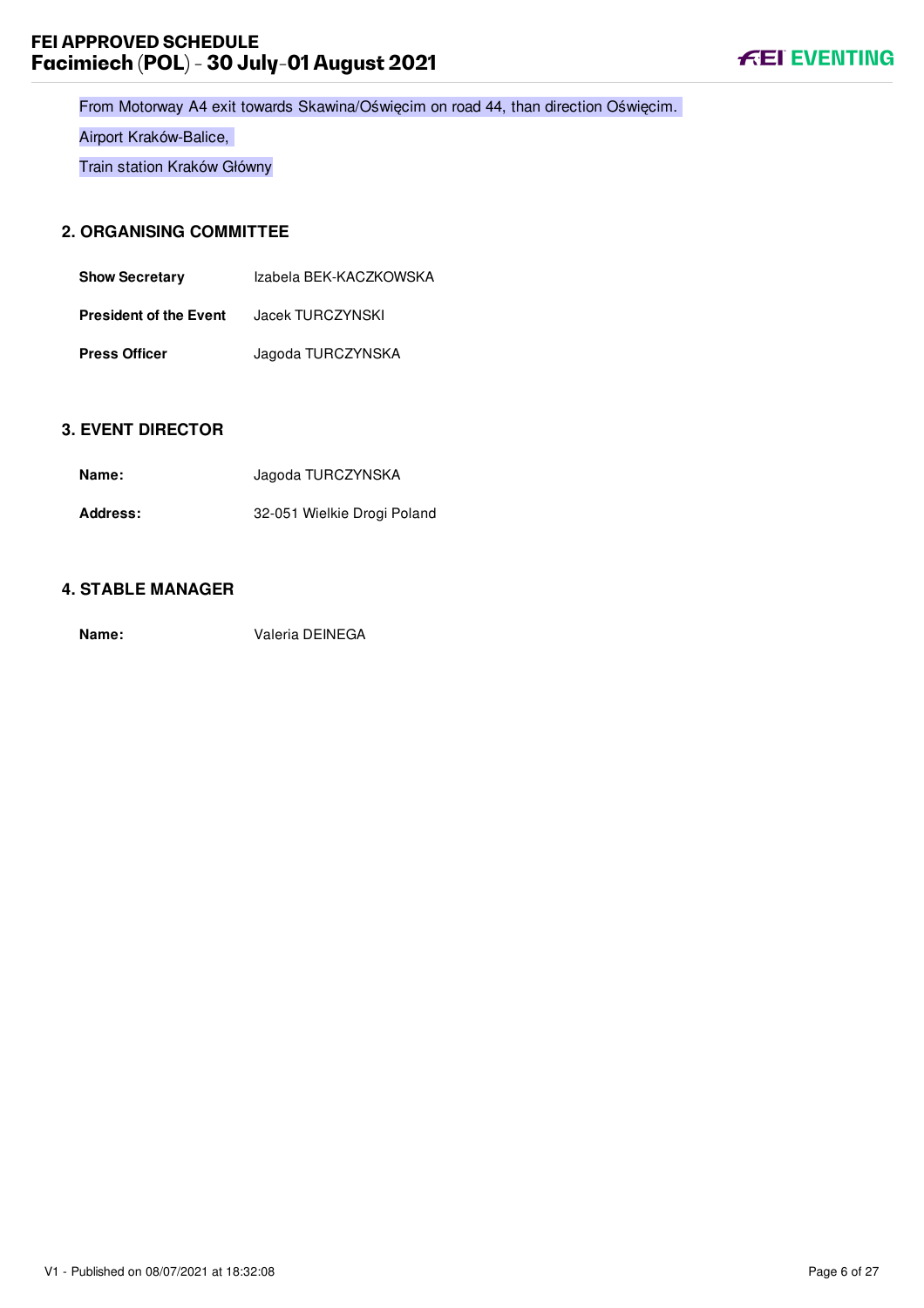**KEI EVENTING** 

# <span id="page-7-0"></span>**V. OFFICIALS**

| <b>Assignment</b>                              | Name / FEI ID                                      | <b>NF</b>  | <b>Function</b>        | <b>Events</b> |
|------------------------------------------------|----------------------------------------------------|------------|------------------------|---------------|
| 1. Ground Jury                                 |                                                    |            |                        |               |
| <b>CCI3*-S</b>                                 |                                                    |            |                        |               |
| <b>Ground Jury President</b>                   | <b>Seppo LAINE</b><br>10049343                     | <b>FIN</b> | Judge (3)              |               |
| <b>Ground Jury Member</b>                      | Agnieszka MOSSAKOWSKA-<br><b>KNAST</b><br>10149370 | <b>POL</b> | Judge (2)              |               |
| <b>Ground Jury Member</b>                      | <b>Elzbieta DABROWSKA</b><br>10168193              | POL        | Judge (N)              |               |
| <b>Jumping Judge</b>                           | All jury members                                   |            |                        |               |
| CCI <sub>2</sub> *-S                           |                                                    |            |                        |               |
| <b>Ground Jury President</b>                   | <b>Seppo LAINE</b><br>10049343                     | <b>FIN</b> | Judge (3)              |               |
| <b>Ground Jury Member</b>                      | Agnieszka MOSSAKOWSKA-<br><b>KNAST</b><br>10149370 | <b>POL</b> | Judge $(2)$            |               |
| <b>Ground Jury Member</b>                      | <b>Elzbieta DABROWSKA</b><br>10168193              | <b>POL</b> | Judge (N)              |               |
| <b>Jumping Judge</b>                           | All jury members                                   |            |                        |               |
| 2. Technical Delegate                          |                                                    |            |                        |               |
| <b>Technical Delegate</b>                      | <b>Peter KOEPPEL</b><br>10008060                   | <b>GER</b> | Technical delegate (3) | All<br>Events |
| 3. Course Designer                             |                                                    |            |                        |               |
| <b>Cross Country Course</b><br><b>Designer</b> | <b>Wilfried THIEBES</b><br>10050388                | <b>GER</b> | Course designer (3)    | All<br>Events |
| <b>Jumping Course Designer</b>                 | <b>Wilfried THIEBES</b><br>10050388                | <b>GER</b> | Course designer (3)    | All<br>Events |
| 4. Chief Steward                               |                                                    |            |                        |               |
| <b>Chief Steward</b>                           | <b>Zbigniew SEIBT</b><br>10052984                  | <b>POL</b> | Steward (3)            | All<br>Events |
| 5. Assistant Stewards                          |                                                    |            |                        |               |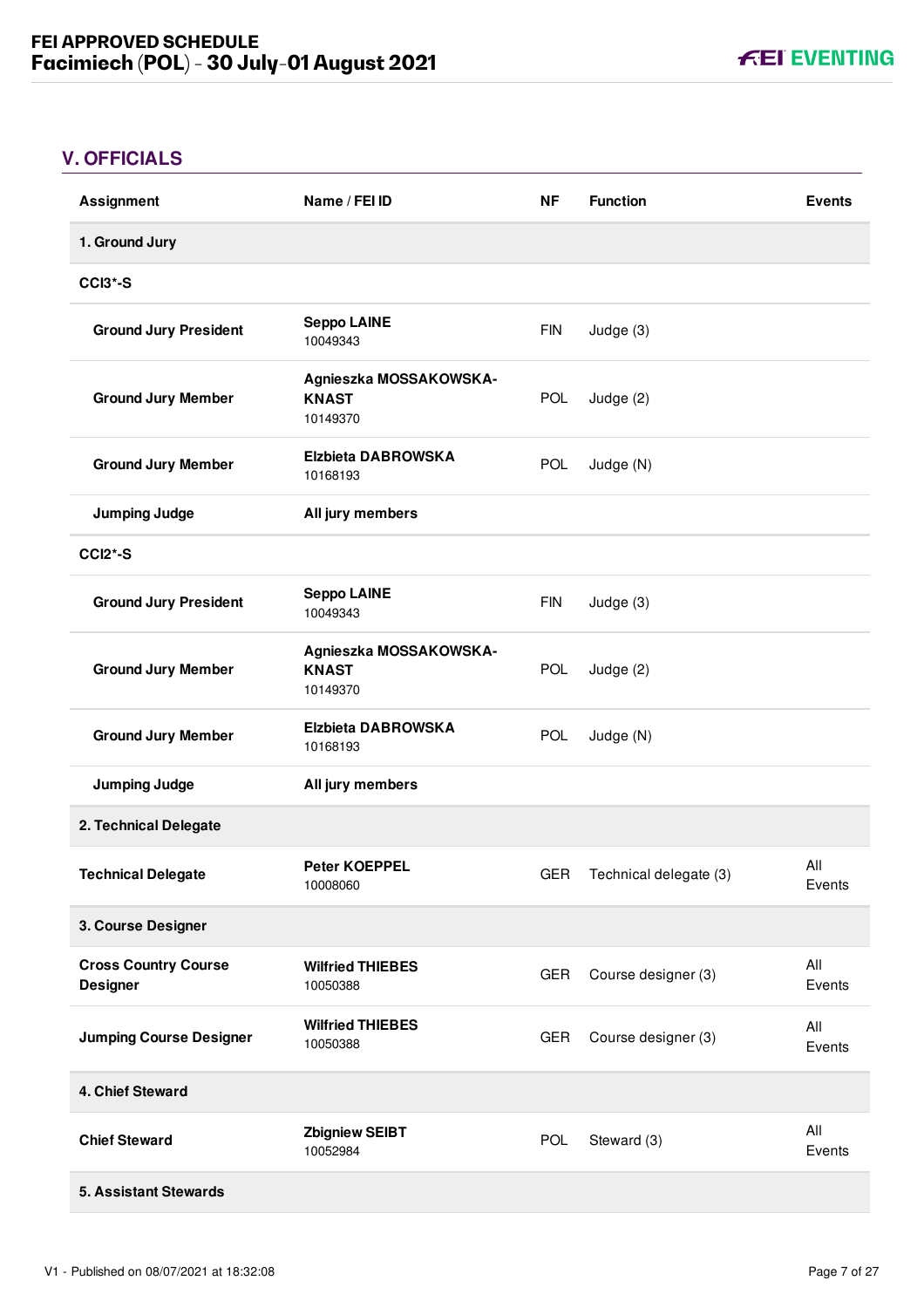# **FEI APPROVED SCHEDULE Facimiech (POL) - 30 July-01 August 2021**

# **KEI EVENTING**

| <b>Assignment</b>                                     | Name / FEI ID                                                | <b>NF</b>  | <b>Function</b>                               | <b>Events</b> |
|-------------------------------------------------------|--------------------------------------------------------------|------------|-----------------------------------------------|---------------|
| <b>Assistant Steward</b>                              | <b>Malgorzata KRAM</b><br>10049591                           | <b>POL</b> | Steward (2)                                   | All<br>Events |
| <b>Assistant Steward</b>                              | <b>Malgorzata KRAWCZYK</b><br>10245905                       | <b>POL</b> | Steward (N)                                   | All<br>Events |
| 6. FEI Veterinary Delegate                            |                                                              |            |                                               |               |
| <b>Veterinary Delegate</b>                            | <b>Malgorzata SWIDEREK-BARAN</b><br>10013008                 | <b>POL</b> | Official Veterinarian (3)                     | All<br>Events |
| 7. Veterinary Service Manager & Treating Veterinarian |                                                              |            |                                               |               |
| <b>Veterinary Service Manager</b><br>(VSM)            | <b>Jacek KANKA</b><br>10052934                               | POL        | Official Veterinarian (3)                     | All<br>Events |
| <b>Treating Veterinarian</b>                          | <b>Jacek KANKA</b><br>10052934                               | POL        | <b>FEI Permitted Treating</b><br>Veterinarian | All<br>Events |
| 8. Chief Medical Officer & Medical Services           |                                                              |            |                                               |               |
| <b>Chief Medical Officer</b>                          | <b>Konrad BUDZYN</b><br>10243912<br>Phone: 0048601489637     |            |                                               | All<br>Events |
| <b>Medical Services</b>                               | <b>Ryszard BUDZYN</b><br>10243913                            |            |                                               | All<br>Events |
| 9. Farrier                                            |                                                              |            |                                               |               |
| <b>Farrier</b>                                        | <b>Bartlomiej DORULA</b><br>10243914<br>Phone: 0048536371221 |            |                                               | All<br>Events |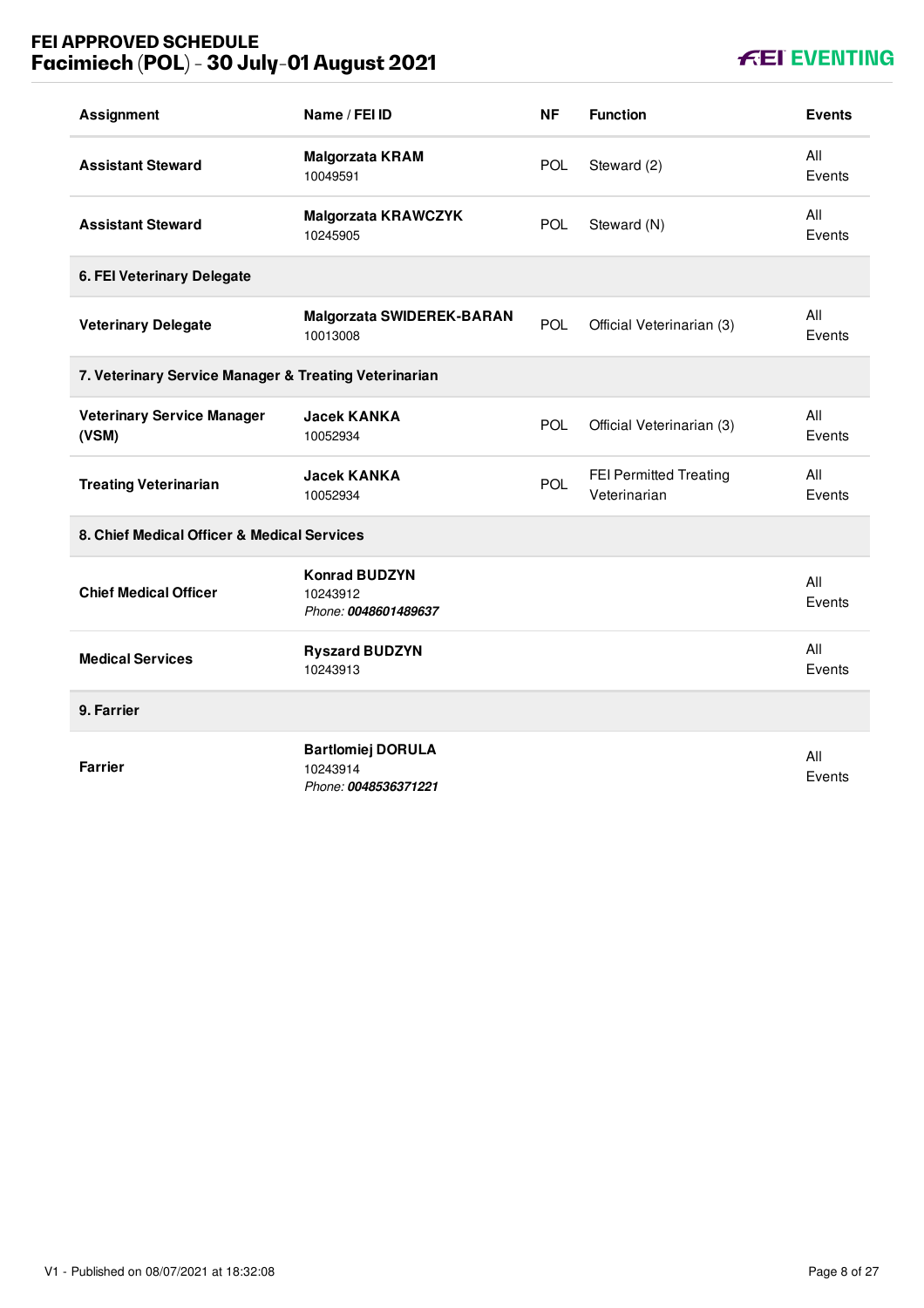# <span id="page-9-0"></span>**VI. INVITATIONS**

# <span id="page-9-1"></span>**1. GENERAL**

| <b>Invited NFs</b>                               | Unlimited                                                                                                                                                               |
|--------------------------------------------------|-------------------------------------------------------------------------------------------------------------------------------------------------------------------------|
| Number of athletes from the host<br>nation       | Unlimited                                                                                                                                                               |
| Number of athletes per NF                        | Unlimited                                                                                                                                                               |
| Maximum number of horses per                     | 6                                                                                                                                                                       |
| athlete                                          | max 3 horses per class                                                                                                                                                  |
|                                                  |                                                                                                                                                                         |
| Ballot procedure in case of<br>excessive entries | THE NUMBER OF STARTERS IN BOTH CLASSES IS LIMITED TO 100. IF<br>THERE NUMBER OF ENTRIES AT THE CLOSING DAY IS EXCEEDING<br>100 THE SELECTION WILL BE DONE AS FOLLOWING: |
|                                                  | 1. PAYMENT OF 80 $\epsilon$ with definite entry                                                                                                                         |
|                                                  | 2. THE DATE OF ENTRY.                                                                                                                                                   |
|                                                  | 3. THE REMAINING ENTRIES WILL BE PLACED ON THE WAITING LIST<br>AND WILL BE ACCEPTED ONLY IN CASE OF WITHDRAWALS FROM THE<br><b>MAIN LIST</b>                            |

Athletes are invited by the Organiser through their National Federation. One (1) groom per athlete.

# <span id="page-9-2"></span>**2. ENTRY RIGHTS TO SHOWGROUNDS / ACCREDITED PERSONS**

Entry right to the stable area according to FEI Veterinary Regulations Articles 1008-1009

# **NUMBER OF ACCREDITED PERSONS**

| <b>Athlete</b> | Unlimited                                               |
|----------------|---------------------------------------------------------|
| <b>Partner</b> | Unlimited                                               |
| Groom          | Unlimited                                               |
| Horse owner    | Unlimited accreditations per horse acc. to FEI Passport |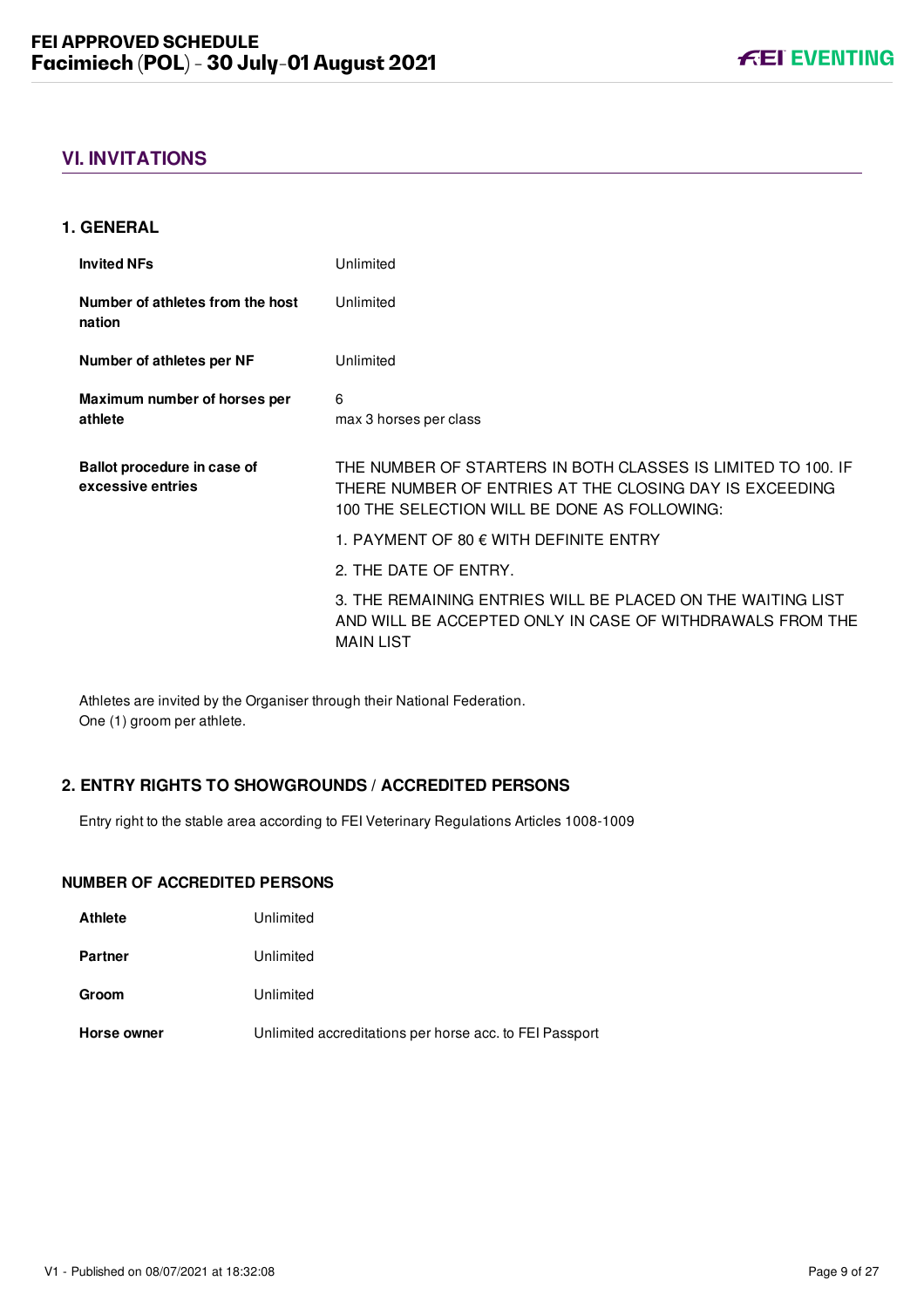# <span id="page-10-0"></span>**VII. ENTRIES**

# **IMPORTANT**

- Entries must be made through the FEI Entry System for all categories of this Event ([https://entry.fei.org\)](https://entry.fei.org);
- Additional documentation can be found at: <https://inside.fei.org/fei/your-role/it-services/fei-entry-system>
- All Athletes and Horses participating in any International Competition must be registered with the FEI;
- Athletes and/or Horses present at the Event without having been entered through the FEI's Online Entry System will automatically be disqualified unless compelling circumstances warrant otherwise.

# <span id="page-10-1"></span>**1. ENTRY DATES AND ENTRY FEES**

Entries have to be in accordance with Art. 509 of the FEI Eventing Rules, 25th edition, effective 1st January 2020, updates effective 1st January 2021.

#### **Deadlines for entries**

| Closing date for                | CCI3*-S 20/07/2021                       |
|---------------------------------|------------------------------------------|
| definite entries:               | CCI2*-S 20/07/2021                       |
| Last date for<br>substitutions: | CCI3*-S 26/07/2021<br>CCI2*-S 26/07/2021 |

#### **Fees for horses**

| Entry fee per horse              |                                                      |
|----------------------------------|------------------------------------------------------|
| CCI3*-S                          | 300 EUR                                              |
|                                  | $\bullet$                                            |
| CCI <sub>2</sub> <sup>*</sup> -S | <b>280 EUR</b><br>stabling included in entry fee     |
|                                  | EXTRA BOX FOR TACK OR HORSE IN TRANSIT 90 $\epsilon$ |

#### **EADCMP Fee**

Lower Level Events (CIMs) CHF 18 per horse per event (For definition of CIMs see Appendix E of the FEI General Regulations) Higher Level Events CHF 25 per horse per event (All other events not defined as CIMs)

| Stabling fee per horse |                              |
|------------------------|------------------------------|
| CCI2*-S                | 18 CHF included in entry fee |
| CCI3*-S                | 18 CHF included in entry fee |

#### V1 - Published on 08/07/2021 at 18:32:08 Page 10 of 27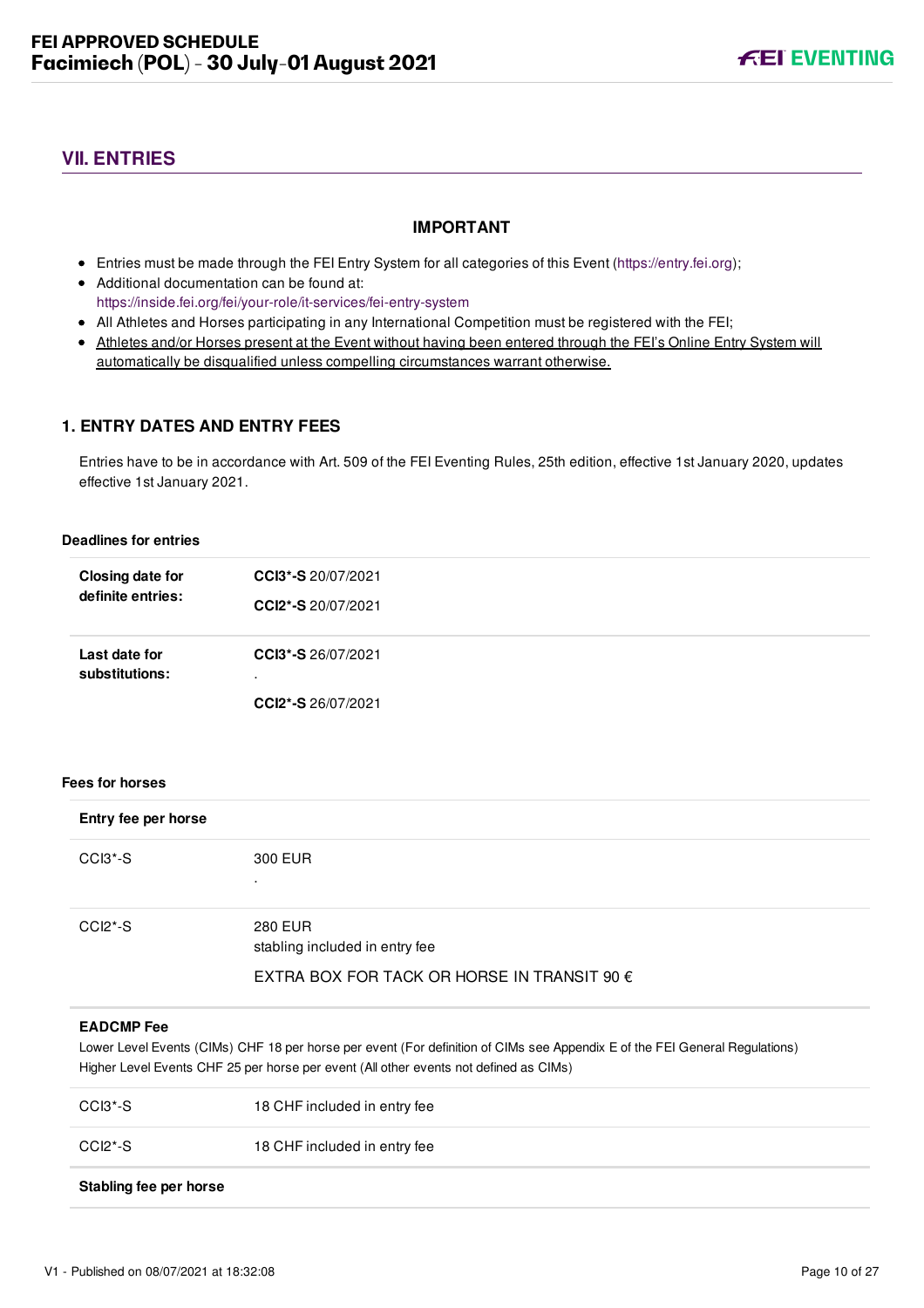Not Applicable stabling included in entry fee

# EXTRA BOX FOR TACK OR HORSE IN TRANSIT 90  $\epsilon$

| Total fee per horse |                |
|---------------------|----------------|
| CCI3*-S             | 300 EUR        |
| CCI2*-S             | <b>280 EUR</b> |

# <span id="page-11-0"></span>**2. DETAILS ENTRY PROCEDURE FEE / PAYMENT**

THE ATHLETES HAVE TO PAY WITH THE DEFINITE ENTRIES THE AMOUNT OF 80  $\epsilon$  PER HORSE BY THE DATE OF DEFINITE ENTRIES

# <span id="page-11-1"></span>**3. OTHER FEES**

All other fees must be listed hereunder with the details of the amounts to be charged and approved by the FEI. Only fees approved by the FEI and listed in the approved Schedule can be charged by the OC.

| Shavings | 12 EUR per bale            |
|----------|----------------------------|
|          | must be specified in entry |

#### **Lorry / Caravan area**

Power supply 25 EUR per lorry/caravan - Provided by the OC must be specified in entry

All aforementioned amounts include VAT, if applicable

VAT number of the Organiser: PL6124901057000

# <span id="page-11-2"></span>**4. NO-SHOWS AND LATE WITHDRAWALS**

In the case of withdrawals after the date of definite entries or no-shows the athlete or the respective NF will be held liable to reimburse the OC for the actual financial loss incurred by the OC (i.e. stabling and hotel expenses) as a result of the late withdrawal or no-show.

| <b>Amount charged</b> | <b>80 EUR</b> |
|-----------------------|---------------|
|                       |               |

**Refund procedure Before 20.07 – 100% refund**

**Before 26.07. – 50% refund**

#### **After 26.07.– no refund**

In case of withdrawal or no-shows after the date of **26.07.2021**: the athlete or the respective NF the athlete will be held liable and have to pay full entry fee.

Presentation of a med. or vet. certificate will **not** exempt from having to charge fees.

PLEASE NOTE: All riders are reminded that in Poland is in force "viaTOOLL" system electronic toll collection system. More information on http://www.viatoll.pl/en/home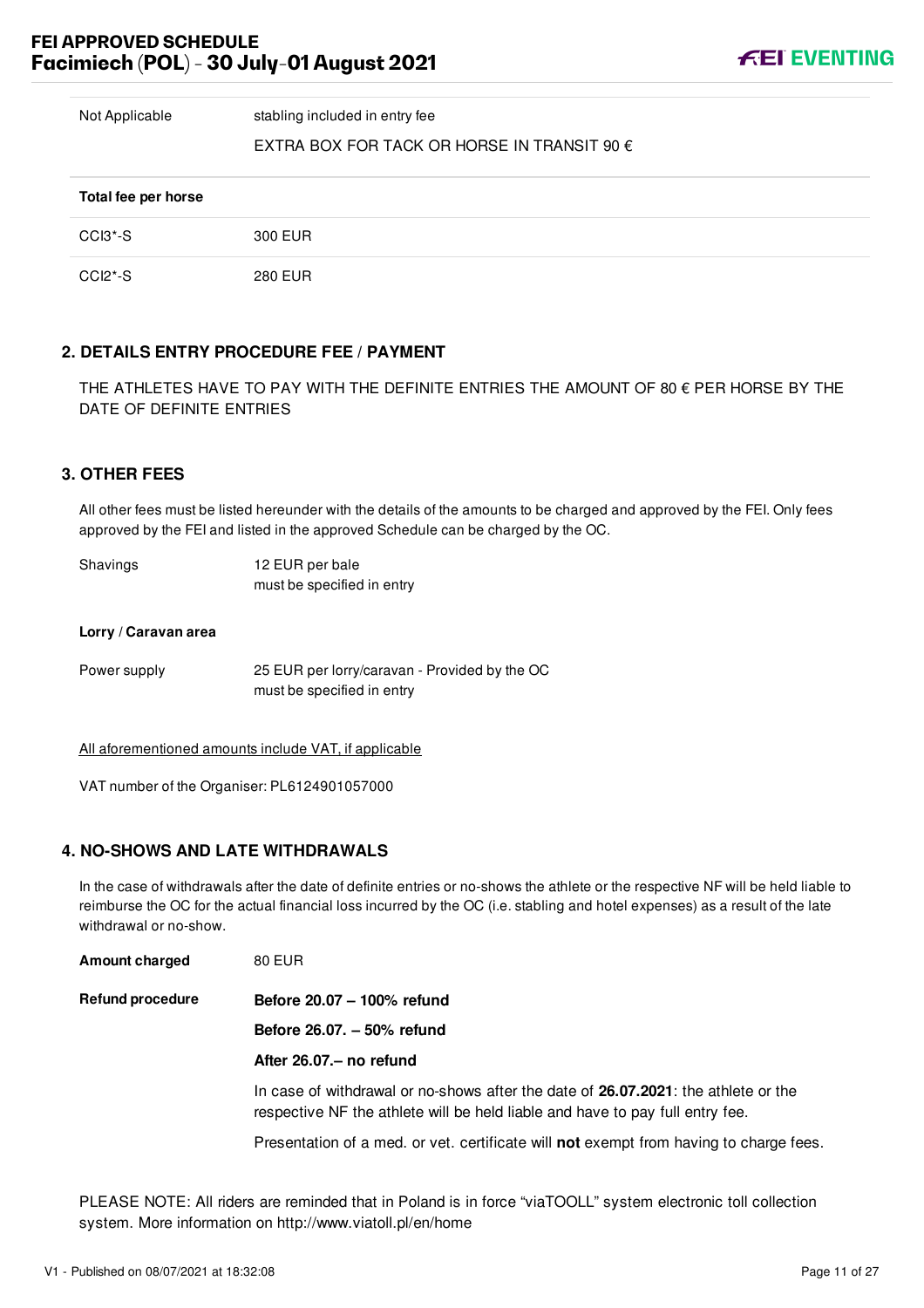# <span id="page-12-0"></span>**5. QUALIFICATIONS**

Entries have to be in accordance with Art. 520 and 521 of the FEI Eventing Rules, 25th edition, effective 1st January 2020, updates effective 1st January 2021.

The eligibility to compete will be determined by a combination of the following:

- The level of the Athlete category (National, D, C, B, A) (Art.519)
- The achievement of a number of Minimum Eligibility Requirements according to the eligibility matrix of requirements (Art. 520)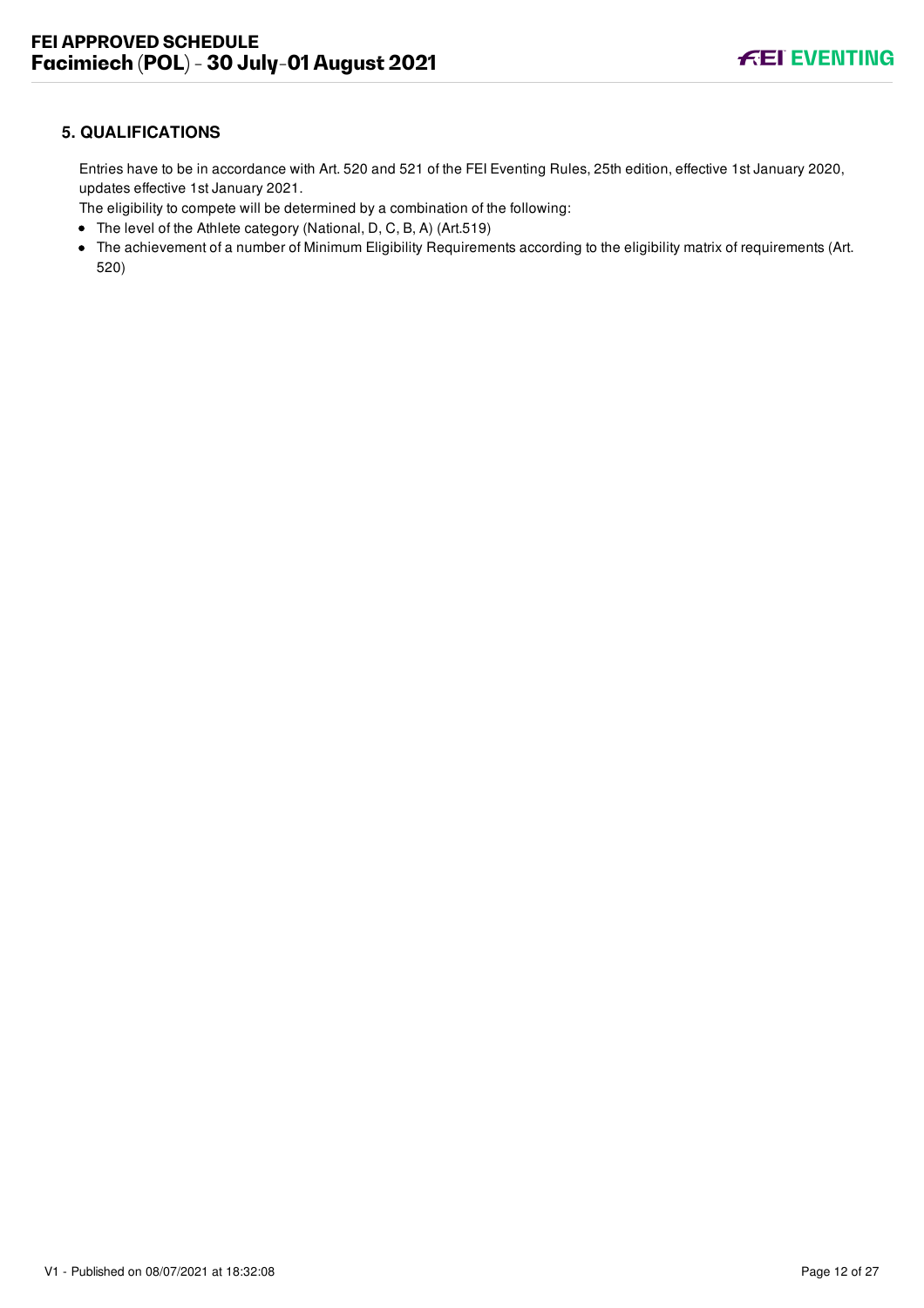# <span id="page-13-0"></span>**VIII. TIMETABLE**

| CCI <sub>3</sub> *-S           | Day      | <b>Date</b> | <b>Time</b>     |
|--------------------------------|----------|-------------|-----------------|
| <b>Declaration of starters</b> | Thursday | 29/07/2021  | $10:00 - 12:00$ |
| Vet examination on arrival     | Thursday | 29/07/2021  | $10:00 - 16:00$ |
| <b>Opening of stables</b>      | Thursday | 29/07/2021  | 10:00           |
| <b>Dressage Test</b>           | Friday   | 30/07/2021  | 11:00           |
| <b>Cross-Country Test</b>      | Saturday | 31/07/2021  | 12:00           |
| 2nd horse inspection           | Sunday   | 01/08/2021  | 08:00           |
| <b>Jumping Test</b>            | Sunday   | 01/08/2021  | 10:00           |
| Prize-giving<br>After class    | Sunday   | 01/08/2021  | 11:00           |

| $CCI2*-S$                                   | Day      | <b>Date</b> | <b>Time</b>     |
|---------------------------------------------|----------|-------------|-----------------|
| <b>Declaration of starters</b>              | Thursday | 29/07/2021  | $10:00 - 12:00$ |
| Vet examination on arrival<br>After arrival | Thursday | 29/07/2021  | $10:00 - 16:00$ |
| <b>Opening of stables</b>                   | Thursday | 29/07/2021  | 10:00           |
| <b>Dressage Test</b>                        | Friday   | 30/07/2021  | 11:00           |
| <b>Cross-Country Test</b>                   | Saturday | 31/07/2021  | 12:00           |
| 2nd horse inspection                        | Sunday   | 01/08/2021  | 08:00           |
| <b>Jumping Test</b>                         | Sunday   | 01/08/2021  | 11:00           |
| Prize-giving                                | Sunday   | 01/08/2021  | 12:00           |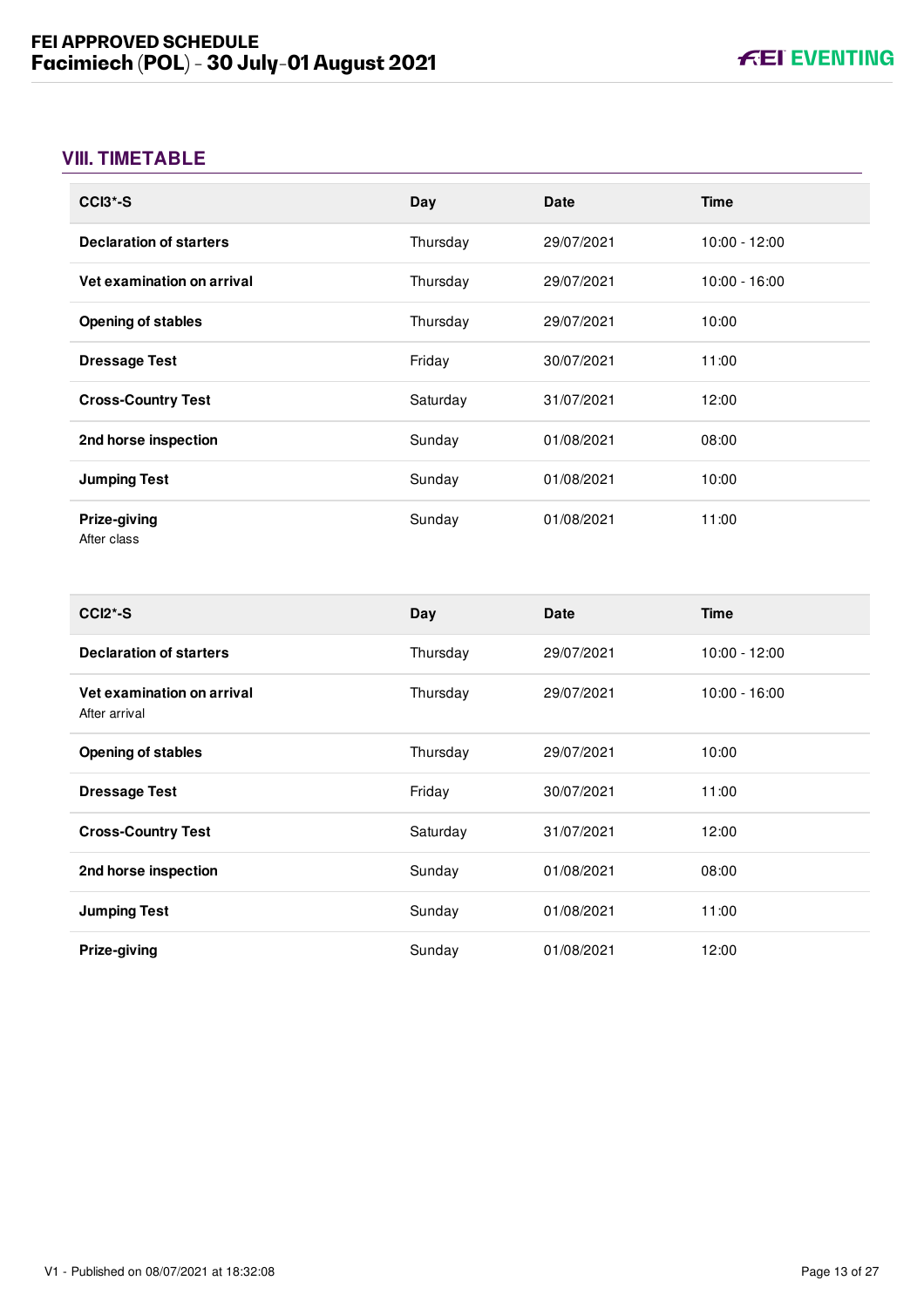# <span id="page-14-0"></span>**IX. COMPETITIONS**

**These competitions will be in accordance with the FEI Eventing Rules and its Annexes, 25th edition, effective 1st January 2020, updates effective 1st January 2021.**

# <span id="page-14-1"></span>**CCI3\*-S**

#### **TECHNICAL CONDITIONS**

| <b>DRESSAGE TEST</b><br>CCI <sub>3</sub> <sup>*</sup> -S | $CCI3*B$                    |             |
|----------------------------------------------------------|-----------------------------|-------------|
| <b>CROSS-COUNTRY</b><br><b>TEST</b>                      | Length:                     | 3025-3575 m |
| CCI <sub>3</sub> <sup>*</sup> -S                         | Speed:                      | 550 m/min   |
|                                                          | <b>Number of efforts:</b>   | 27-32       |
| <b>JUMPING</b>                                           | Distance:                   | 600 m       |
| CCI <sub>3</sub> <sup>*</sup> -S                         | Speed:                      | $350$ m/min |
|                                                          | Max. number of efforts:     | 14          |
|                                                          | <b>Number of obstacles:</b> | $10 - 11$   |

#### **PRIZE CLASSIFICATION**

| Total amount of prize money per | 1.600 EUR |
|---------------------------------|-----------|
| section:                        |           |

- $I 500$  EUR,
- II 400 EUR,
- III 300 EUR,
- IV 200 EUR,

V – 100 EUR, 100 EUR –TO BE DIVIDED BETWEEN FURTHER PLACED (TO THE 25%)

ACCORDING TO THE POLISH LAW, TAX 10% HAS TO BE DEDUCTED IF PRIZE AMOUNT EXCEEDS 760 PLN.

#### **Other details on prize money distribution**

PAID IN CASH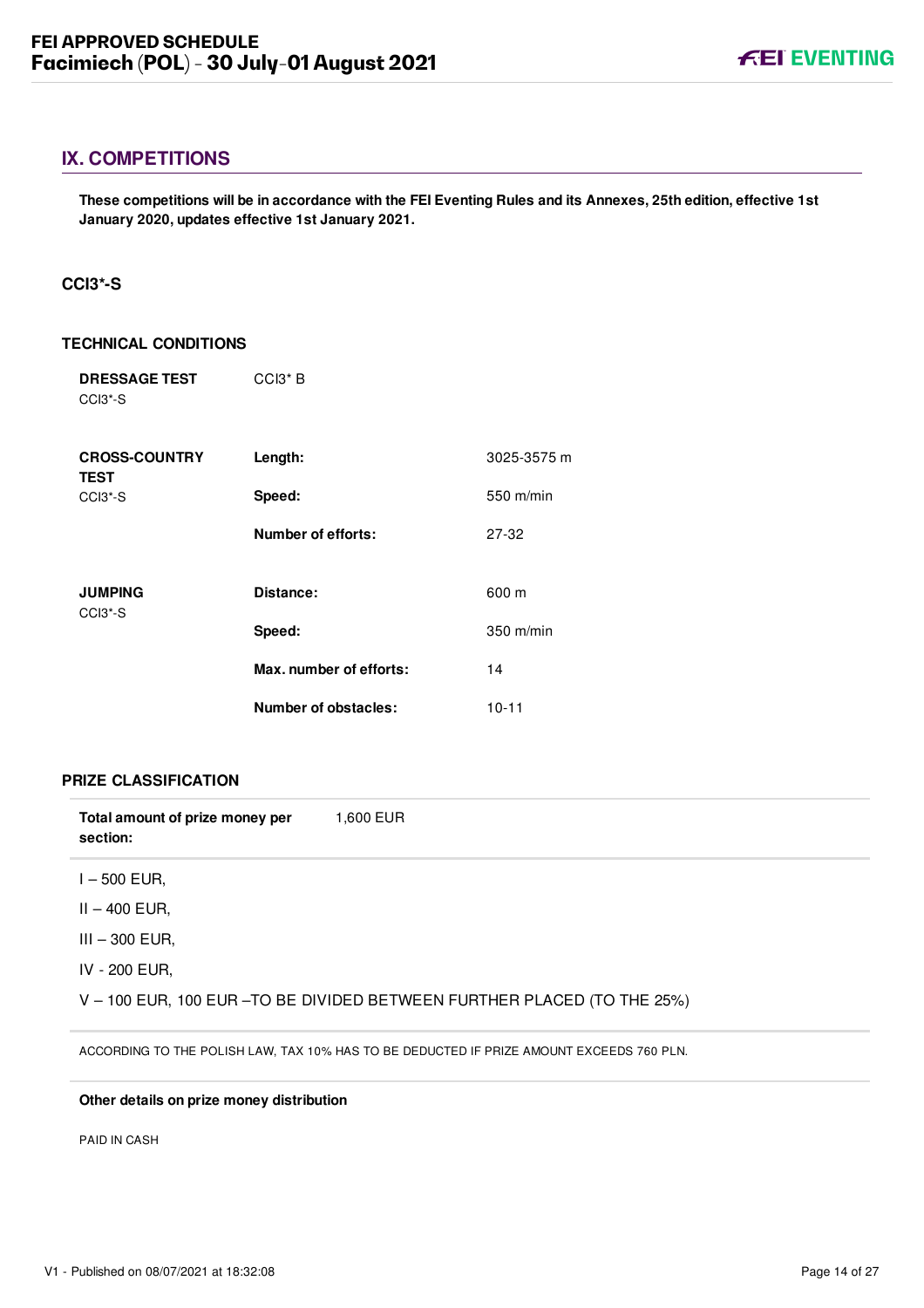# <span id="page-15-0"></span>**CCI2\*-S**

#### **TECHNICAL CONDITIONS**

**DRESSAGE TEST** CCI2\*-S CCI2\* B

| <b>CROSS-COUNTRY</b><br><b>TEST</b>                | Length:                   | 2600-3120 m |
|----------------------------------------------------|---------------------------|-------------|
| CCI <sub>2</sub> <sup>*</sup> -S                   | Speed:                    | $550$ m/min |
|                                                    | <b>Number of efforts:</b> | 25-30       |
| <b>JUMPING</b><br>CCI <sub>2</sub> <sup>*</sup> -S | Distance:                 | 600 m       |
|                                                    | Speed:                    | $350$ m/min |
|                                                    | Max. number of efforts:   | 13          |
|                                                    | Number of obstacles:      | $10 - 11$   |

# **PRIZE CLASSIFICATION**

| Total amount of prize money per<br>section: | 1,400 EUR                                                                                |
|---------------------------------------------|------------------------------------------------------------------------------------------|
| $I - 450$ EUR,                              |                                                                                          |
| II – 350 EUR.                               |                                                                                          |
| $III - 250$ EUR,                            |                                                                                          |
| IV - 150 EUR,                               |                                                                                          |
| ACCORDING TO R.G. Art. 129.3                | V - 100 EUR, 100 EUR - TO BE DIVIDED BETWEEN FURTHER PLACED (TO THE 25%) COMPETITORS     |
|                                             | ACCORDING TO THE POLISH LAW, TAX 10% HAS TO BE DEDUCTED IF PRIZE AMOUNT EXCEEDS 760 PLN. |

# **Other details on prize money distribution**

PAID IN CASH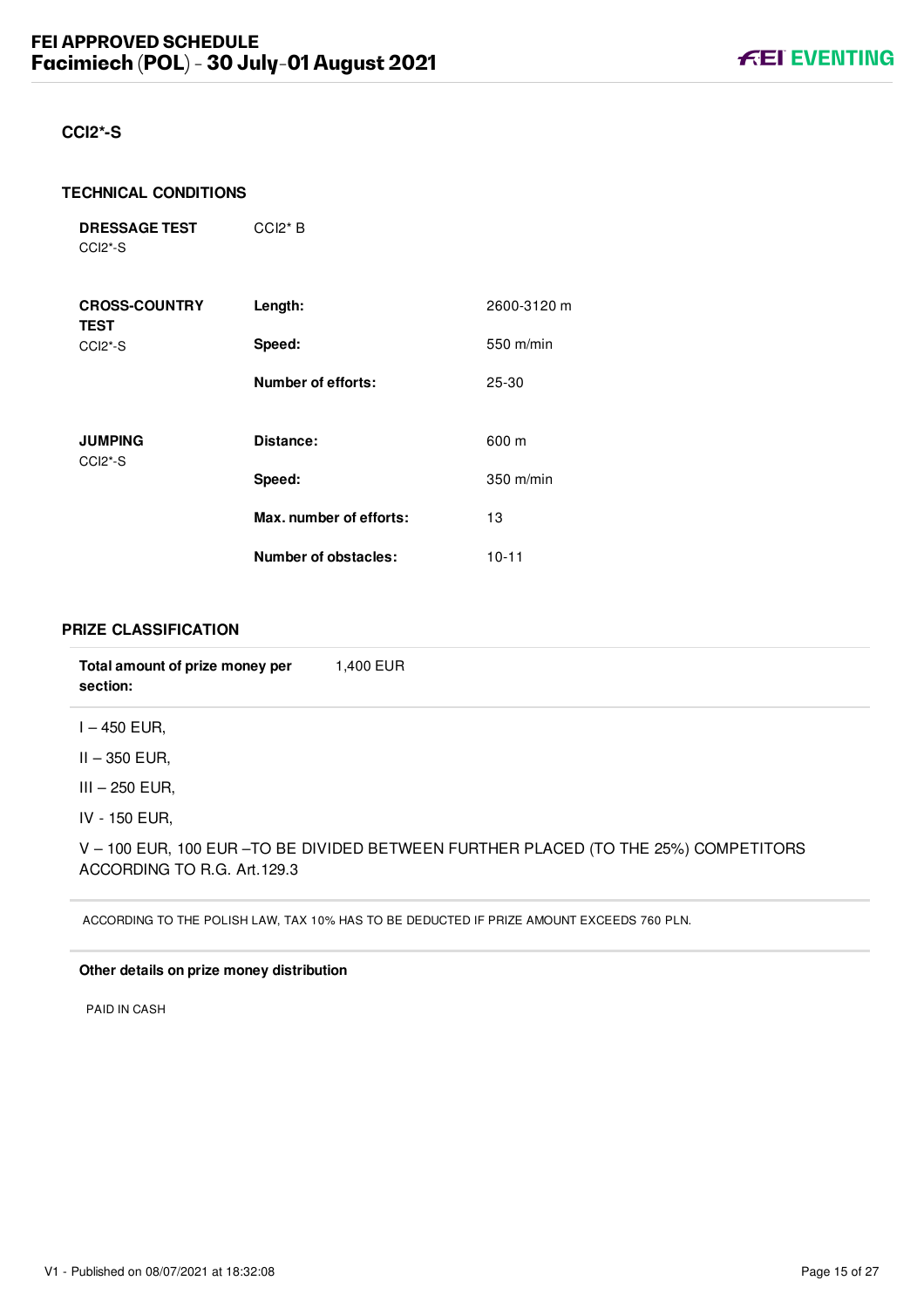

# <span id="page-16-0"></span>**PRIZE MONEY SUMMARY**

| Category |              | Amount       |
|----------|--------------|--------------|
| CCI3*-S  |              | 1,600.00 EUR |
| CCI2*-S  |              | 1,400.00 EUR |
|          | <b>Total</b> | 3,000.00 EUR |

#### **IMPORTANT**

**The total amount of prize money shown for each Competition in the schedule must be distributed. (FEI General Regulations articles 127 and 128)**

The value of the **1st prize must not exceed 1/3 of the total prize money** distributed for the competition. The minimum number of prizes offered for each competition must be allocated on the basis of one prize for every commenced four Athletes, with a minimum of five prizes.

#### **DEDUCTIONS FROM PRIZE MONEY AT COMPETITIONS**

**Full details of any deductions from prize money must be outlined in the schedule. This includes government taxes. If it is necessary for Organisers to deduct such taxes, they must provide participants with an official form indicating the amount of tax deducted.**

**The tax form must be provided to the athletes upon arrival and returned to the Organiser prior to departing.**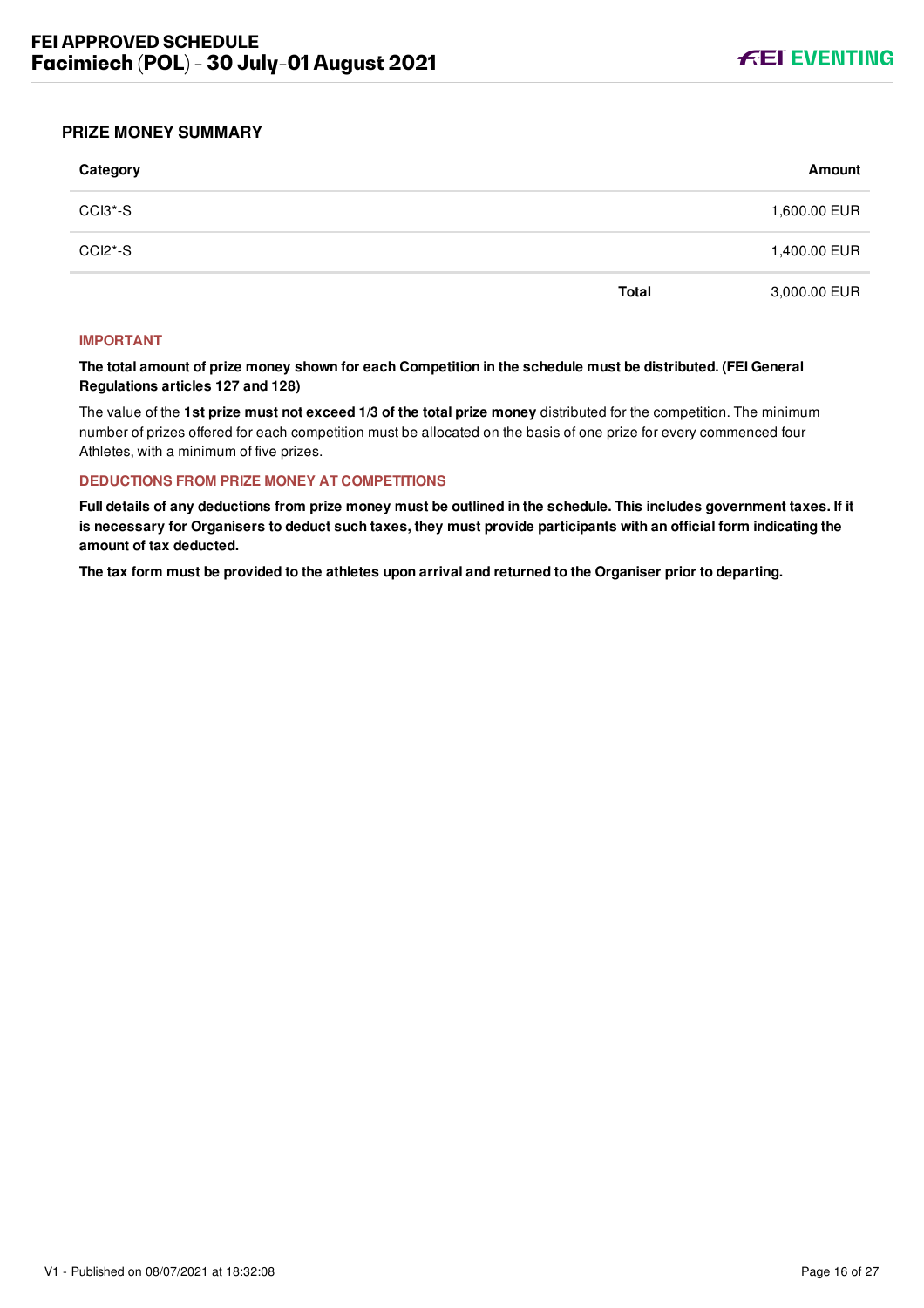# <span id="page-17-0"></span>**X. FACILITIES OFFERED**

# <span id="page-17-1"></span>**1. ATHLETES**

#### **ACCOMMODATION**

**Hotel name:** Pałac Paszkówka (Paszkówka Palace))

**Address:** PASZKÓWKA 37 34-113 PASZKÓWKA Poland

**Telephone:** +48 33 872 38 00

At the expense of **Athletes**

# **MEALS**

At the expense of **Athletes**

Meals provided from **30/07/2021** to **01/08/2021**

# <span id="page-17-2"></span>**2. GROOMS**

# **ACCOMMODATION**

**MEALS**

-

Meals at the expense of **Athletes**

Meals provided from **30/07/2021** to **01/08/2021**

If applicable, Organiser must provide proper sanitary conditions. The showering facilities should be sufficient for both male and female grooms with hot and cold water. Shower facilities as well as restrooms should at all times be in a state of cleanliness.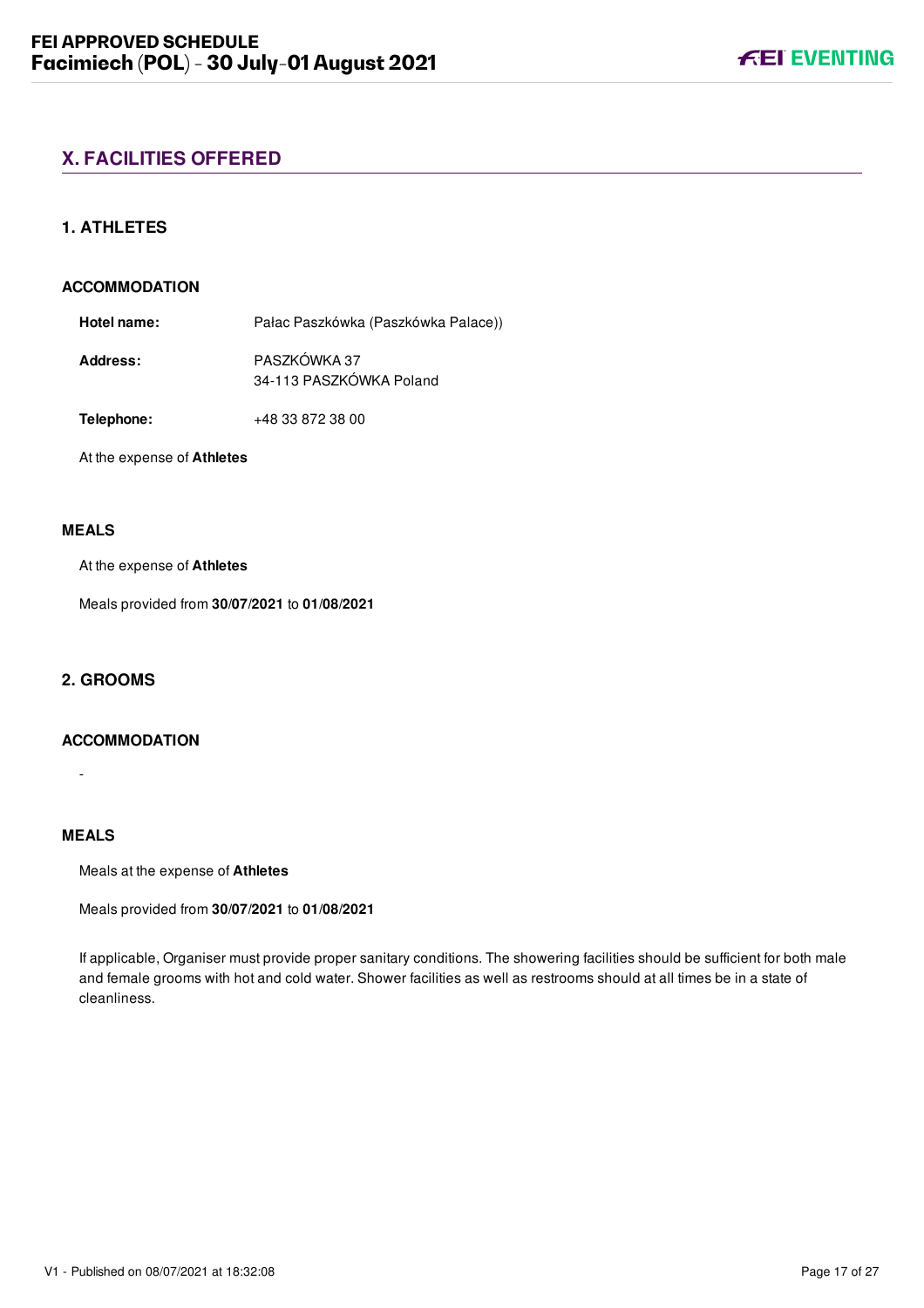# <span id="page-18-0"></span>**XI. LOGISTICAL, ADMINISTRATIVE AND TECHNICAL INFORMATION**

# <span id="page-18-1"></span>**1. DRAWS**

No draws

# <span id="page-18-2"></span>**2. COMPETITION ARENAS**

|               | <b>Name</b> | Width (m) | Length $(m)$ | Type of footing/ground |
|---------------|-------------|-----------|--------------|------------------------|
| Dressage      | Main Arena  | 65        | 80           | all weather            |
| Cross-country |             |           |              | grass                  |
| Jumping       | Main Arena  | 65        | 80           | all weather            |

# <span id="page-18-3"></span>**3. PRACTICE ARENAS**

| <b>Name</b>                            | Width (m) | Length (m) | Type of footing/ground |
|----------------------------------------|-----------|------------|------------------------|
| Warm-up arena for dressage and jumping | 30        | 65         | al weather             |
| Longing Arena                          | 25        | 40         | sand                   |
| XC Warm-up                             | 80        | 100        | grass                  |

# <span id="page-18-4"></span>**4. STABLES**

Size of boxes **3** m x **3** m (80% minimum 3m x 3m + 20% 3m x 4m)

Boxes in tents and in "Barn stable"

ENTRY FEE INCLUDES COST OF STABLES, FIRST BEDDING WITH STRAW.

REQUEST FOR FIRST BEDDING WITH SHAVINGS MUST BE SENT TOGETHER WITH ENTRIES AND ADDITIONAL FEE OF 20 € PER HORSE.

STRAW BEDDING AND HAY WILL BE PROVIDED FREE OF CHARGE.

PRIVATE TENTS OR STABLING IN LORRIES IS NOT PERMITTED.

# <span id="page-18-5"></span>**5. SCORING/TIMING PROVIDER**

The Scoring and Timing of the Event will be performed by the following provider: (The list of certified Service Providers is available here: [https://inside.fei.org/fei/your-role/it-services/it-providers/list\)](https://inside.fei.org/fei/your-role/it-services/it-providers/list)

**Name of the company:** IZMA Kamil Kaczkowski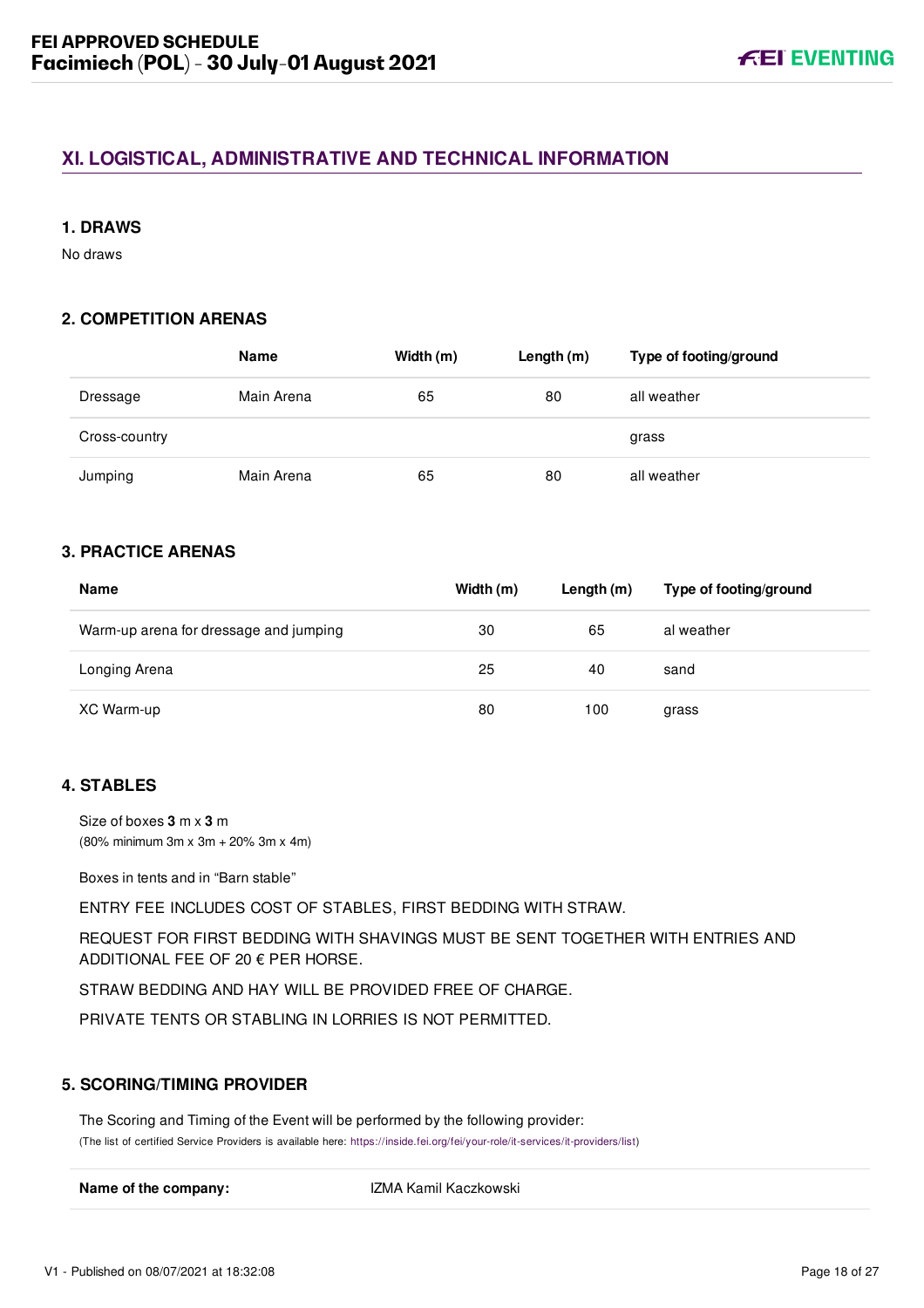

**Contact person at event: Name:** IzabelaBEK-KACZKOWSKA

**FEI ID Number:** 10221244

**Contact email:** kaczkowska@manes.pl

# <span id="page-19-0"></span>**6. OTHER TECHNOLOGY/SERVICE PROVIDER(S)**

Will you use other technology/service provider(s) at your Event? **No**

# <span id="page-19-1"></span>**7. PRIZE-GIVING CEREMONY**

The owner of the winning horse/pony is invited to the prize-giving ceremony: **Yes** The number of athletes required to present themselves for the prize-giving ceremony of each competition is: **8** Athletes riding their horses: **Yes**

# <span id="page-19-2"></span>**8. ADVERTISING ON ATHLETES AND HORSES**

At CI events, and all competitions except for the Nations Cup, athletes are authorised to carry the logo of their personal sponsor in accordance with article 541 of the FEI Eventing Rules.

The Chief Steward will check that the advertising on athletes and horses complies with these Articles.

# <span id="page-19-3"></span>**9. TICKETING**

Are you selling tickets for spectators to attend your event? **No**

# <span id="page-19-4"></span>**10. BETTING**

Betting will be authorised by the Organiser: **No**

# <span id="page-19-5"></span>**11. TRANSPORT REIMBURSEMENT HORSES/PONIES**

-

# <span id="page-19-6"></span>**12. WELCOME**

The time and date of arrival of athletes, horses and their means of transport must be given to the Organiser in order to facilitate their arrival.

# <span id="page-19-7"></span>**13. LOCAL TRANSPORTATION & ARRANGEMENTS FROM HOTEL TO SHOWGROUNDS**

Walking distance: **Yes**

Organiser shuttle service available: **Not applicable**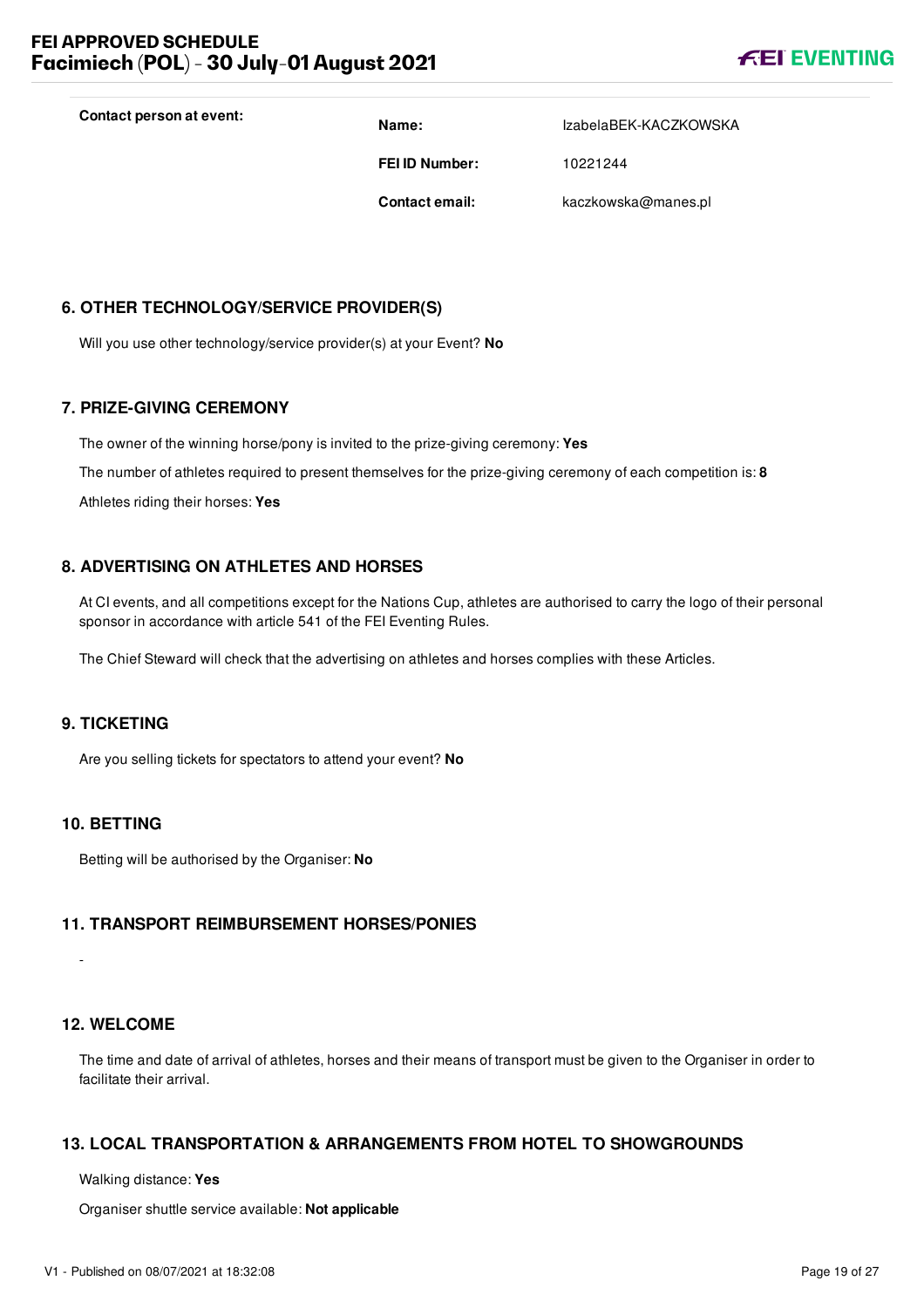Public transport available: **Not applicable**

# <span id="page-20-0"></span>**14. LORRY / CARAVAN FACILITIES**

Lorry or caravan can be parked close to the stables: **Yes**

# <span id="page-20-1"></span>**15. SUSTAINABILITY**

Please consider the environment when organising an FEI Event. Please find useful information on FEI Sustainability here: <http://inside.fei.org/fei/your-role/organisers/handbook>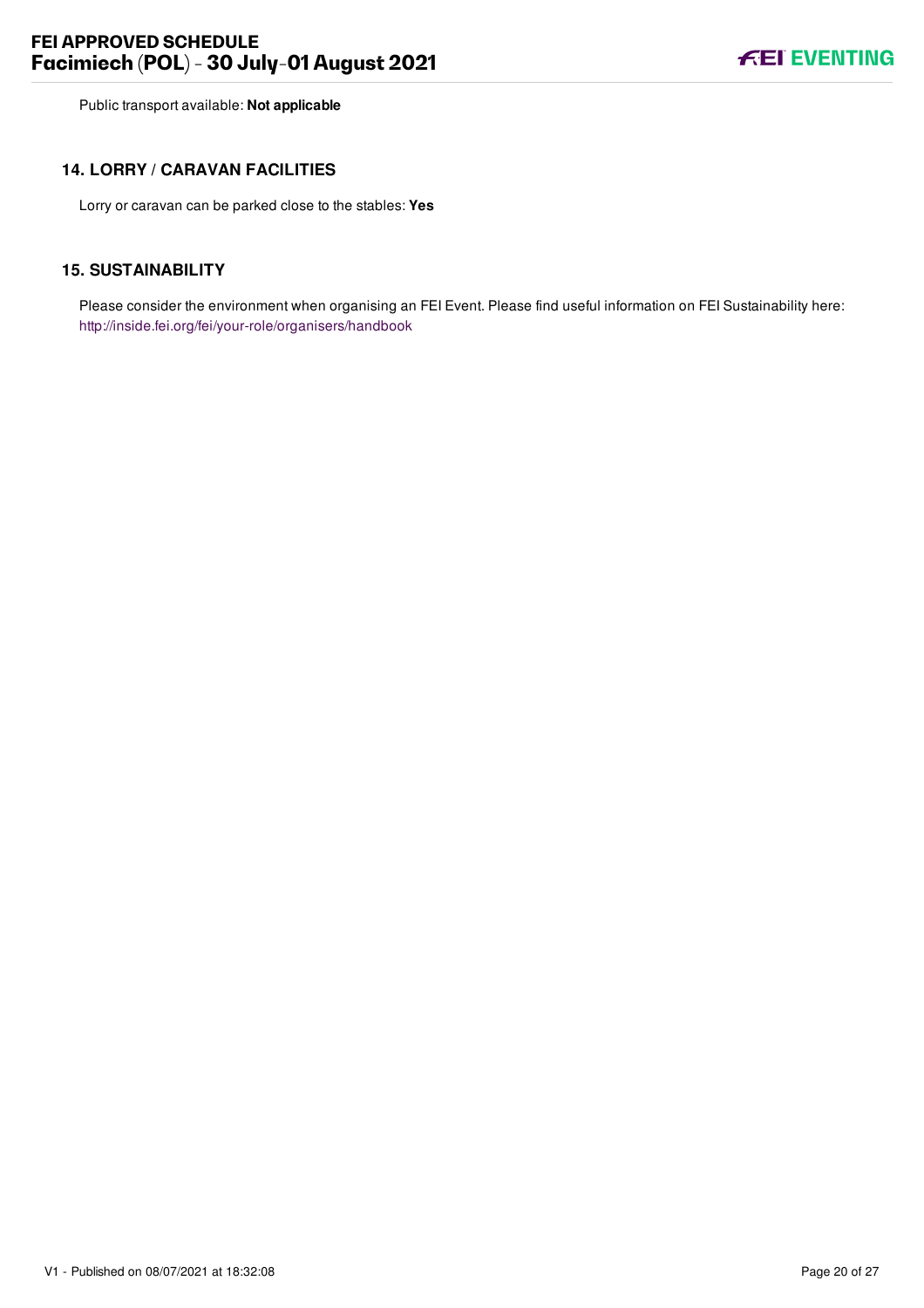# <span id="page-21-0"></span>**XII. VETERINARY MATTERS**

### <span id="page-21-1"></span>**1. CUSTOMS FORMALITIES**

Contact details for Customs Formalities:

**Name:** ODDZIAŁ CELNY II W KRAKOWIE KOD JEDNOSTKI 351020

**Address:** UL. NAD DRWINĄ 16 30 - 741 KRAKÓW

**Phone:**

**Fax:**

**Email:**

**Opening hours:**

# <span id="page-21-2"></span>**2. HEALTH REQUIREMENTS**

#### **GENERAL**

-

-

-

-

In accordance with the FEI Code of Conduct for the Welfare of the Horse it is imperative that all Horses at FEI Events are physically fit and free from infectious disease before being allowed to compete.

### **ENTRY OF HORSES**

**Required health tests and vaccinations**

**Quarantine period**

**Specimen Import Licence applied**

# <span id="page-21-3"></span>**3. NATIONAL REQUIREMENTS**

<span id="page-21-4"></span>**4. PONIES**

FEI Veterinary Regulations, Chapter IX: For all Pony Events, Ponies must be available for Pony Measurement if requested by the FEI.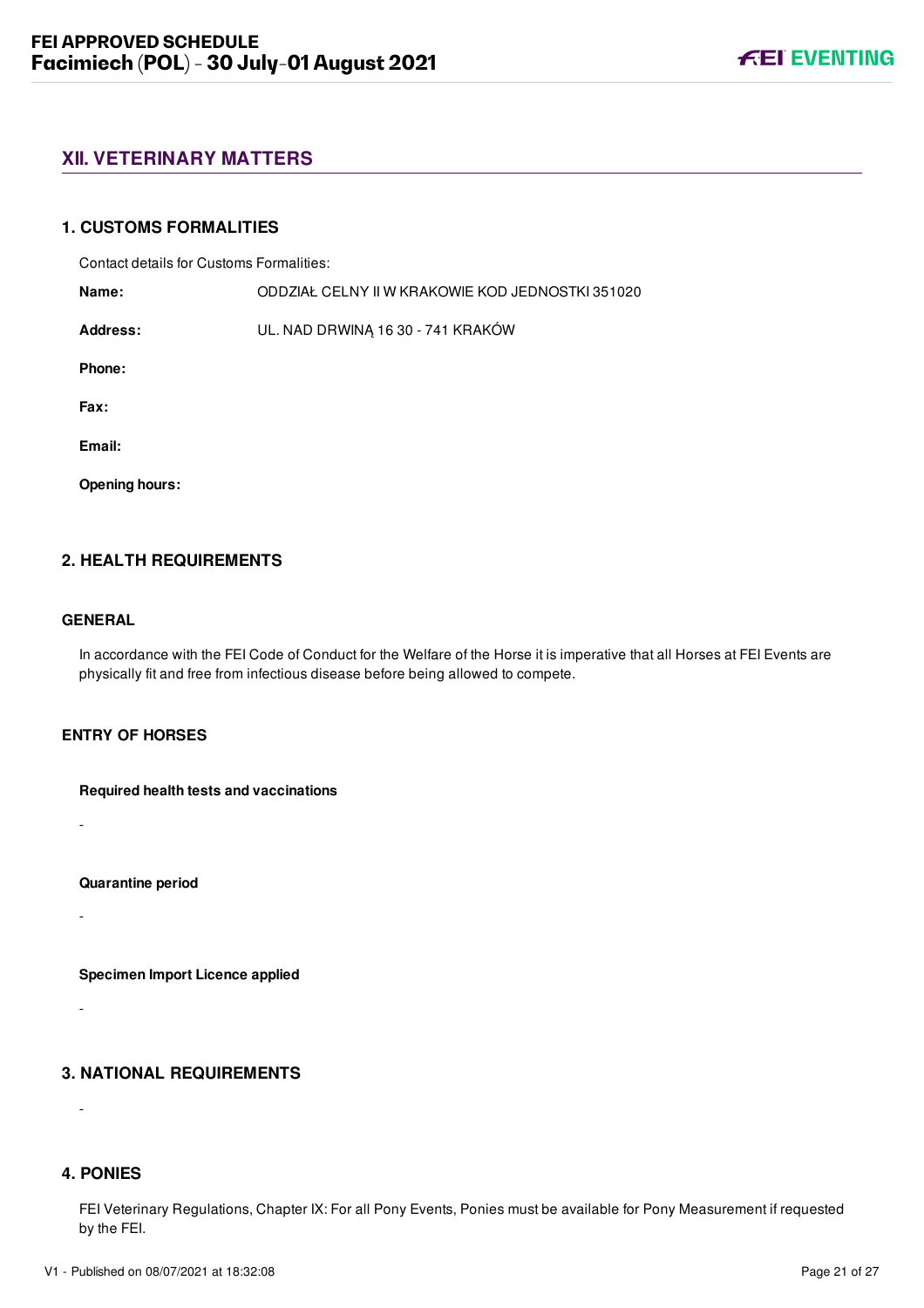# <span id="page-22-0"></span>**5. INJURY SURVEILLANCE**

FEI Veterinary Regulations Chapter VIII: Horses participating in FEI Events are subject to injury surveillance protocols; and in the event of fatality, a post mortem examination.

# <span id="page-22-1"></span>**6. TRANSPORT OF HORSES**

Horses must be fit to travel and be transported in suitable vehicles for the transport of horses. Any government requirements for disease testing and control must be requested well in advance, to ensure that the horse is in compliance by the time of arrival at the border of the country where the Event is taking place. Athletes, or their representatives, have the responsibility to comply with national legislation in both their country of origin and the host nation of the Event. Where necessary athletes must contact local government authorities or veterinary advisors for information regarding animal health requirements and transport legislation. Within the European Union (EU), this includes EU Council Regulation (EC) No 1/2005 concerning the protection of animals during transport within the Member States of the EU.

# <span id="page-22-2"></span>**7. VENUE ARRIVAL INFORMATION & FITNESS TO COMPETE**

### <span id="page-22-3"></span>**7.1 PASSPORTS (FEI GENERAL REGULATIONS ARTICLE 137)**

For all issues relating to FEI Horse Passports/FEI Recognition Cards please contact your National Federation.All Horses competing at FEI Events must be registered with the FEI.FEI Passports or FEI Recognition Cards (for those Horses with a national passport approved by the FEI) are compulsory for FEI Events.NB: Horses entered in CIMs and in CSIP in their country of residence are not required to have an FEI Passport or FEI Recognition Card but must be properly registered with the FEI and identifiable (GRs 137.2).Athletes who do not present a Horse's Passport and/or Recognition Card, or one that is not correctly validated or fail to meet other passport requirements will be subject to Sanctions in accordance with Annex VI of the FEI Veterinary Regulations and may not be allowed to compete.NB: for Horses permanently resident in a Member State of the European Union: all Horses must have a national EU passport in compliance with EU Regulations to which a FEI Recognition card is applied. The exception to this being Horses in possession of an FEI passport which has been continually revalidated without interruption.

# <span id="page-22-4"></span>**7.2 VACCINATIONS - EQUINE INFLUENZA (FEI VETERINARY REGULATIONS ARTICLE 1003)**

| <b>Vaccination</b> | Protocol                                                                                                                                                                | <b>Eligibility to enter venue</b>                                                                                                                    |
|--------------------|-------------------------------------------------------------------------------------------------------------------------------------------------------------------------|------------------------------------------------------------------------------------------------------------------------------------------------------|
| Primary<br>course  | 1st Vaccination: day 0<br>2nd Vaccination: day 21-92                                                                                                                    | May compete 7 days after the 2nd Vaccination                                                                                                         |
| First booster      | Within 7 months of the 2nd<br>vaccination of the Primary Course                                                                                                         | May compete for 6 months +21 days after the 2nd vaccination of<br>the Primary Course<br>Must not compete in the 7 days after receiving a vaccination |
| <b>Boosters</b>    | <b>MINIMUM:</b> within one year of previous<br>booster vaccination<br><b>IF COMPETING:</b> must be in the 6<br>months $+21$ days of the booster<br>previous vaccination | Must have been vaccinated within 6 months $+21$ days before<br>arriving at the Event Must not compete in the 7 days after<br>receiving a vaccination |

Horses competing at FEI Events must comply with the requirements for Equine Influenza vaccination in accordance with the Veterinary Regulations and as summarised below.

All FEI registered Horses intending to compete at FEI Events (including CIMs) must be vaccinated against Equine Influenza in accordance with these VRs. The exception being if the applicable domestic legislation prevents the use of Equine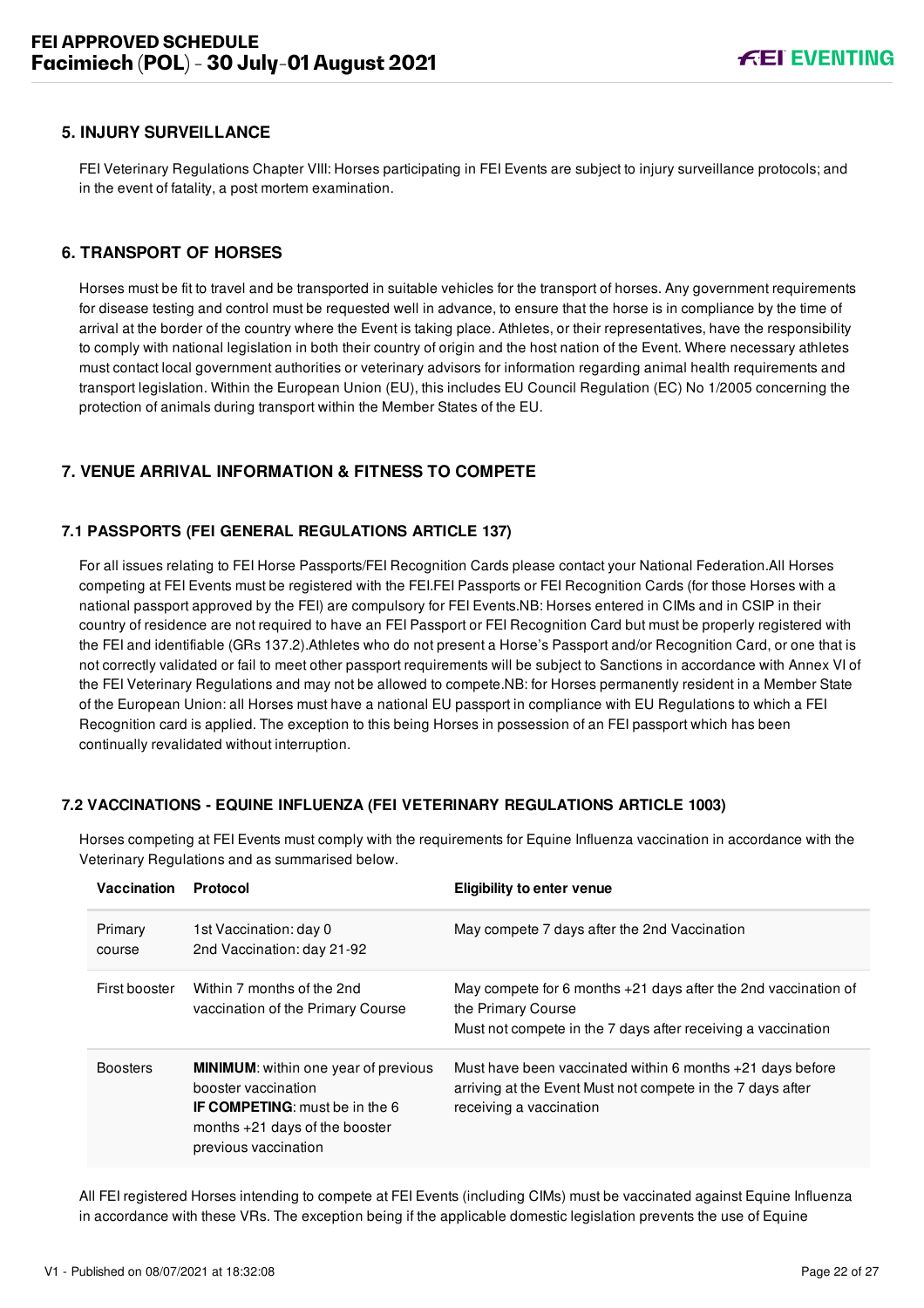Influenza vaccines within the relevant territory.

### <span id="page-23-0"></span>**7.3 EXAMINATION ON ARRIVAL (FEI VETERINARY REGULATIONS ARTICLE 1031)**

On arrival at an Event venue, all Horses must undergo an examination by a veterinarian to confirm their identification from their passport and micro-chip ID (where present), their vaccination status and general health. To protect all horses attending events, any Horse with a questionable health status concerning vaccination, disease or other concerns, must be stabled within the isolation facilities provided by the Organising Committee pending a decision on entering the venue.

# <span id="page-23-1"></span>**7.4 HORSE INSPECTIONS (FEI VETERINARY REGULATIONS ARTICLES 1034-1042)**

All Horses will be assessed for their fitness to compete during the Horse Inspection. Any Horse demonstrating questionable fitness may be referred to the Holding Box for further veterinary examination. Horses not deemed fit to compete by the Inspection Panel will not be permitted to compete.

### <span id="page-23-2"></span>**7.5 LIMB SENSITIVITY EXAMINATION (FEI VETERINARY REGULATIONS ARTICLE 1048-1053)**

All Horses are subject to examination under the protocol for abnormal limb sensitivity throughout the period of an Event, including, but not limited to, between rounds and before the Jump Off. Horses may be examined once or on multiple occasions during the Period of an Event.Horses may be selected for examination under the protocol randomly or they may be targeted. All Horses selected to be tested must submit promptly to the examination or are subject to immediate disqualification. There is no obligation to examine any specific number of Horses at an Event.

# <span id="page-23-3"></span>**8. EQUINE ANTI-DOPING AND CONTROLLED MEDICATION PROGRAMME (EADCMP)**

# <span id="page-23-4"></span>**8.1 SAMPLING (FEI VETERINARY REGULATIONS CHAPTER VII)**

All horses competing at FEI Events may be subject to sampling for the presence of Prohibited Substances in accordance with the Anti-Doping and Controlled Medication Regulations (EADCMRs). Horses may be selected for sampling in accordance with obligatory testing, targeted or random sampling procedures. Refer to FEI Financial Charges for details of fees relating to Equine and Human Anti-Doping program (EADCMP), which OCs/NFs have the right to charge to the athlete (applicable for all FEI events worldwide).

# <span id="page-23-5"></span>**8.2 ELECTIVE TESTING (FEI VETERINARY REGULATIONS ARTICLES 1057 AND 1058)**

<span id="page-23-6"></span>Elective Testing may be carried out prior to an Event to check for the presence of prohibited substances. Please refer to <https://inside.fei.org/fei/cleansport/horses>for information and details.

# **XIII. HUMAN ANTI-DOPING**

Athletes can be tested at any FEI Event, by the FEI or by other Anti-Doping Organisations with Testing jurisdiction. Organisers will have the responsibility to provide facilities and staff/volunteers to facilitate such Testing if requested by the FEI as outlined in article 22.3 of the FEIs' Anti-doping Rules for Human Athletes (ADRHA).

The ADRHA rules are published on the FEI's website at [http://inside.fei.org/content/anti-doping-rules.](http://inside.fei.org/content/anti-doping-rules)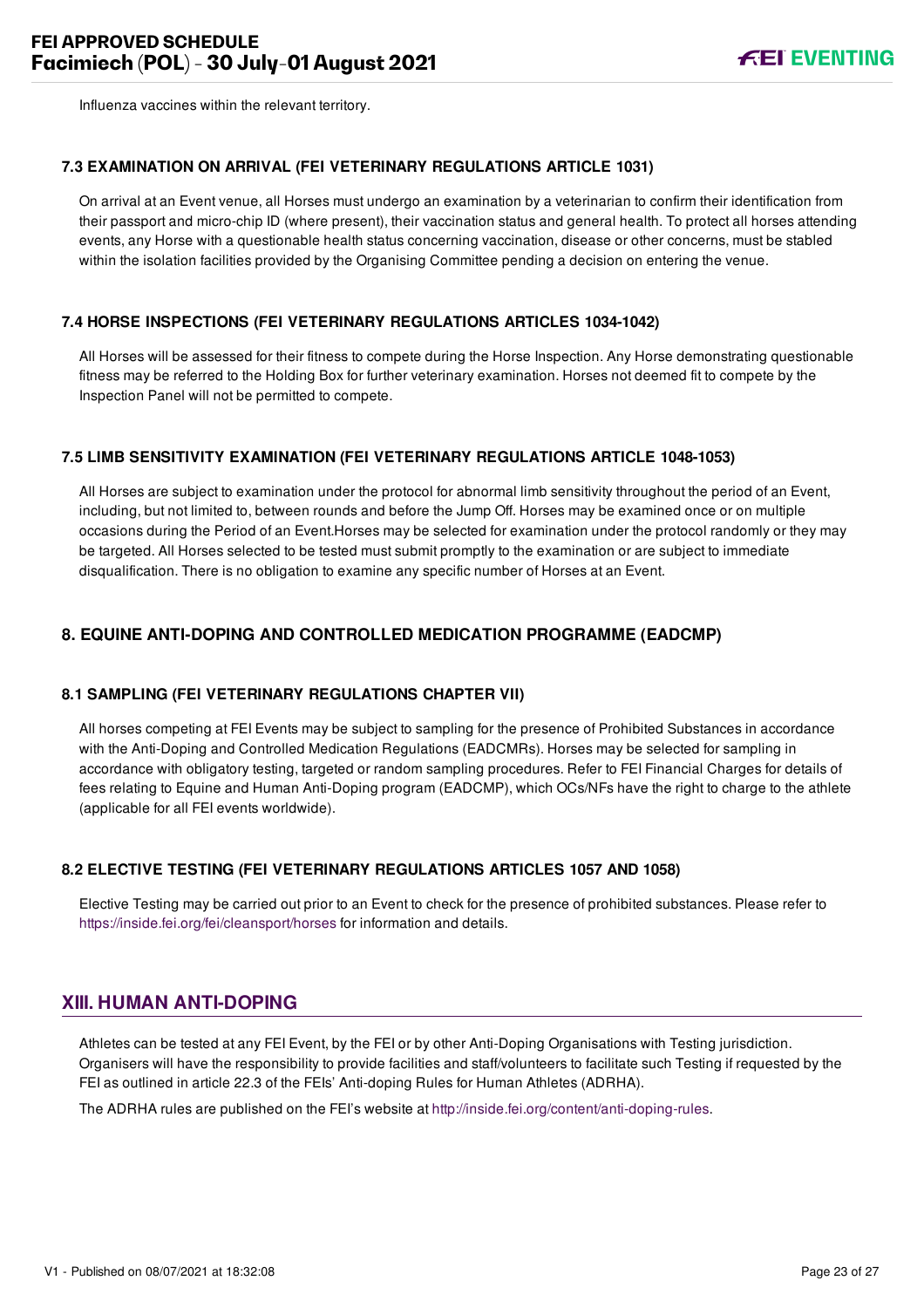# <span id="page-24-0"></span>**XIV. ADDITIONAL INFORMATION**

# <span id="page-24-1"></span>**1. THE FEI POLICY FOR ENHANCED COMPETITION SAFETY DURING THE COVID-19 PANDEMIC**

[The FEI Policy for Enhanced Competition Safety during the Covid-19 Pandemic \("Policy"\) \(https://inside.fei.org/fei/covid-](https://inside.fei.org/fei/covid-19/return-to-play/policy-tools)19/return-to-play/policy-tools) is mandatory and applies for any FEI Event taking place **as of 1 July 2020**. The Policy has been developed based on currently accepted best practices by the WHO and US Center for Disease Control (CDC) and will be continually reviewed and updated as more information becomes available. It is not intended to replace the applicable guidance and policies from domestic government and health authorities, but to supplement their recommendations with sport specific considerations.

The OC shall submit the risk assessment and mitigation plan (including name and contact details of the person in charge) to the FEI as an annex to the Event Schedule, **at the latest ten (10) working days before the event's deadline for Definite Entries**.

Events for which the FEI has not received the documented risk assessment and mitigation measures plan in accordance with article 2.1.g) of the Policy **will be removed from the FEI calendar** in accordance with Article 112.3 of the FEI General Regulations.

#### ASSUMPTION OF RISK / WAIVER OF LIABILITY

In consideration of being allowed to participate in the Event and related activities, all Participants (as defined in the Policy) acknowledge, appreciate, and agree that:

- 1. Participation includes possible exposure to and illness from infectious diseases including but not limited to COVID-19. While particular rules and personal discipline may reduce this risk, the risk of serious illness and death does exist; and,
- 2. The Participants knowingly and freely assume all such risks, both known and unknown, even if arising from the negligence of the OC or others, and assume full responsibility for their participation; and,
- 3. The Participants willingly agree to comply with the stated and customary terms and conditions for participation as regards protection against infectious diseases. If, however, a Participant observes any unusual or significant hazard during his/her presence or participation, the Participant will remove himself/herself from participation and bring such to the attention of the nearest official immediately; and,
- 4. The Participants, for themselves and on behalf of their heirs, assigns, personal representatives and next of kin, HEREBY RELEASE AND HOLD HARMLESS THE OC AND THE FEI, their officers, officials, agents, and/or employees, other participants, sponsoring agencies, sponsors, advertisers, and if applicable, owners and lessors of premises used to conduct the event ("RELEASEES"), WITH RESPECT TO ANY AND ALL ILLNESS, DISABILITY, DEATH, or loss or damage to person or property, WHETHER ARISING FROM THE NEGLIGENCE OF RELEASEES OR OTHERWISE, to the fullest extent permitted by law.

The Participants confirm to have read this release of liability and assumption of risk agreement, fully understand its terms, understand that they have given up substantial rights.

# <span id="page-24-2"></span>**2. MEDICAL INFORMATION FORM FOR ARMBANDS**

#### Declaration of medical condition

Athletes with medical conditions that may be relevant in the case of a medical emergency are responsible, at every Event when riding, for wearing a medical data carrier\* from a system provider able to communicate information at least in English. Alternatively (and at the minimum) a medical armband of good quality can be used. Athletes who chose to wear an armband [should download and fill the form available for this purpose on the FEI's website http://inside.fei.org/fei/your](http://inside.fei.org/fei/your-role/officials/eventing/forms)role/officials/eventing/forms.

*\* Medical data carrier (also called "medical identification tag"): small emblem or tag worn on a bracelet, neck chain, or on the clothing, intended to alert paramedics/physicians/ first responders that the wearer has an important medical condition.*

Conditions that are relevant include recent head injury, serious past injuries/surgery, chronic health problems such as diabetes, long-term medications and allergies. If in doubt, the athlete should discuss this with his own treating physician."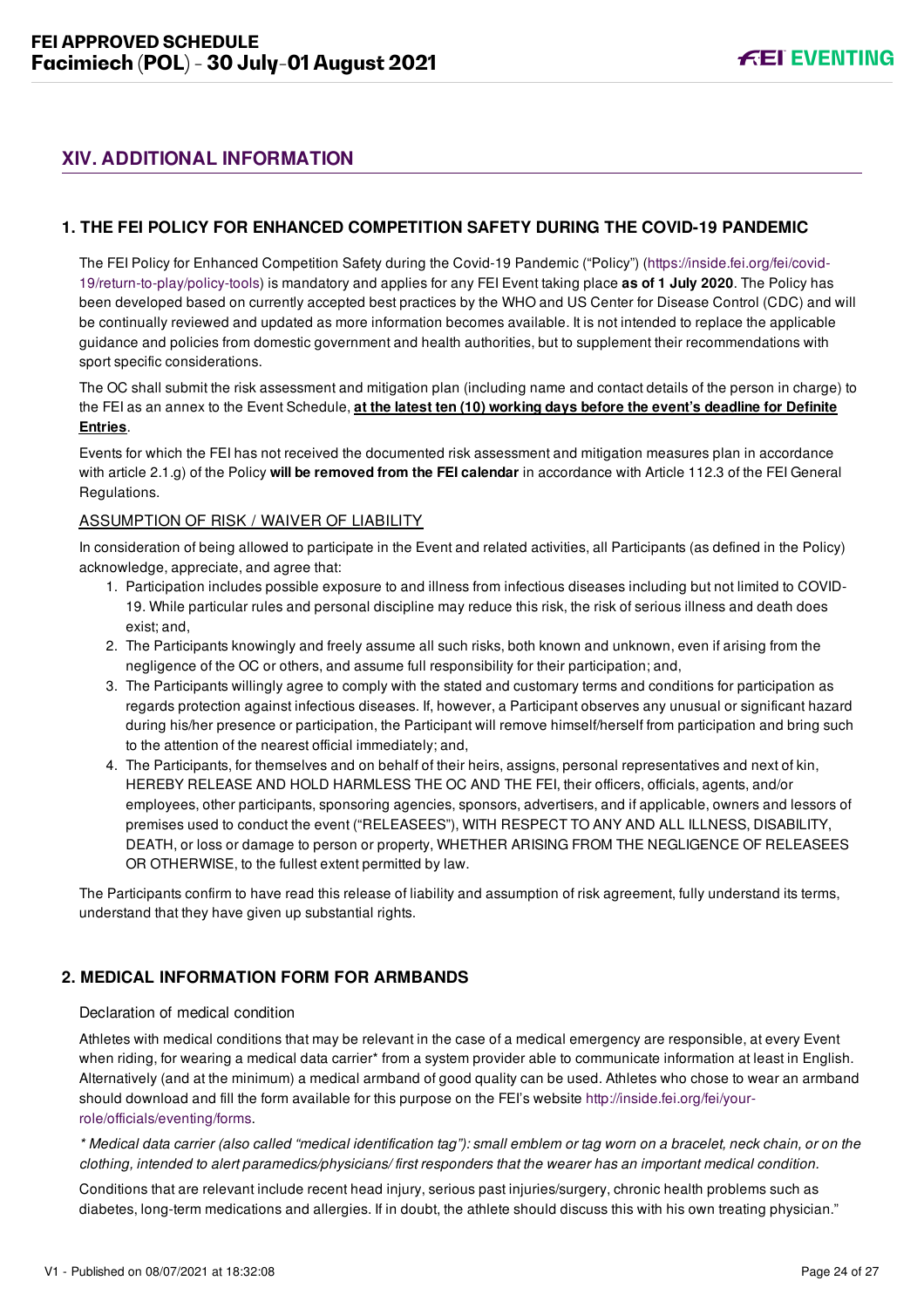# <span id="page-25-0"></span>**3. INSURANCES AND NATIONAL REQUIREMENTS**

Equestrian sports involve inherent dangerous risks. To the greatest extent permitted by law, the FEI and the FEI Event Organiser shall NOT be liable for any damages relating to loss of property or injury of any kind to Athletes, Owners, Support Personnel or Horses at or in connection with an FEI Event and the FEI expressly excludes all such liability.

# <span id="page-25-1"></span>**3.1 ATHLETES, OWNERS AND SUPPORT PERSONNEL**

#### **3.1.1 Personal accident and health insurance**

It is your responsibility as an Athlete/Owner/ Support Personnel to ensure that you have adequate personal accident insurance in place to cover your participation at FEI Events and in particular to insure against any personal injury or medical expenses arising from an accident, injury or illness which may occur at a FEI Event.

You should check with your National Federation to confirm if your National Federation's insurance policy (if any) covers personal accidents and/or illnesses, which may occur when you are attending at/participating in FEI Events.

If your National Federation does not have a personal accident/health insurance policy or if the National Federation's insurance policy does not cover personal accident or health claims, then you should obtain your own personal accident and health insurance policy to cover your attendance/participation at FEI Events.

#### **3.1.2 Press equipment**

Press equipment and other items left in the Press workroom, Press lockers, the Press Tribune or anywhere on the showgrounds are left entirely at the owner's risk. The Organising Committee does not accept any responsibility for any loss or damage to such equipment or items. Members of the Press are advised not to leave any equipment or personal items unattended.

#### **3.1.3 Personal property insurance**

You should also ensure that you are insured against property loss, theft or damage, which may occur at an FEI Event.

Again, the advice is to check with your National Federation to confirm if they have an insurance policy in place, which would cover you in case of such property loss, theft or damage. If not, then you should obtain your own personal property insurance to cover such situations.

#### <span id="page-25-2"></span>**3.2 ATHLETES AND OWNERS**

#### **3.2.1 Third party liability insurance**

As an Athlete/Owner you are personally responsible for damages to third parties caused by you, your employees, Support Personnel, your agents or your Horses. You are, therefore, strongly advised to take out third-party liability insurance providing full coverage in relation to FEI Events at home and abroad, and to keep the policy up to date.

The FEI and the Organiser will NOT be responsible for any damage caused to third parties by you, your employees, Support Personnel, your agents or your Horses.

#### **3.2.2 Additional liability information**

No additional information

#### **3.2.3 Horse insurance**

As an Owner you should ensure that your Horses are adequately insured against any injuries or illnesses they may sustain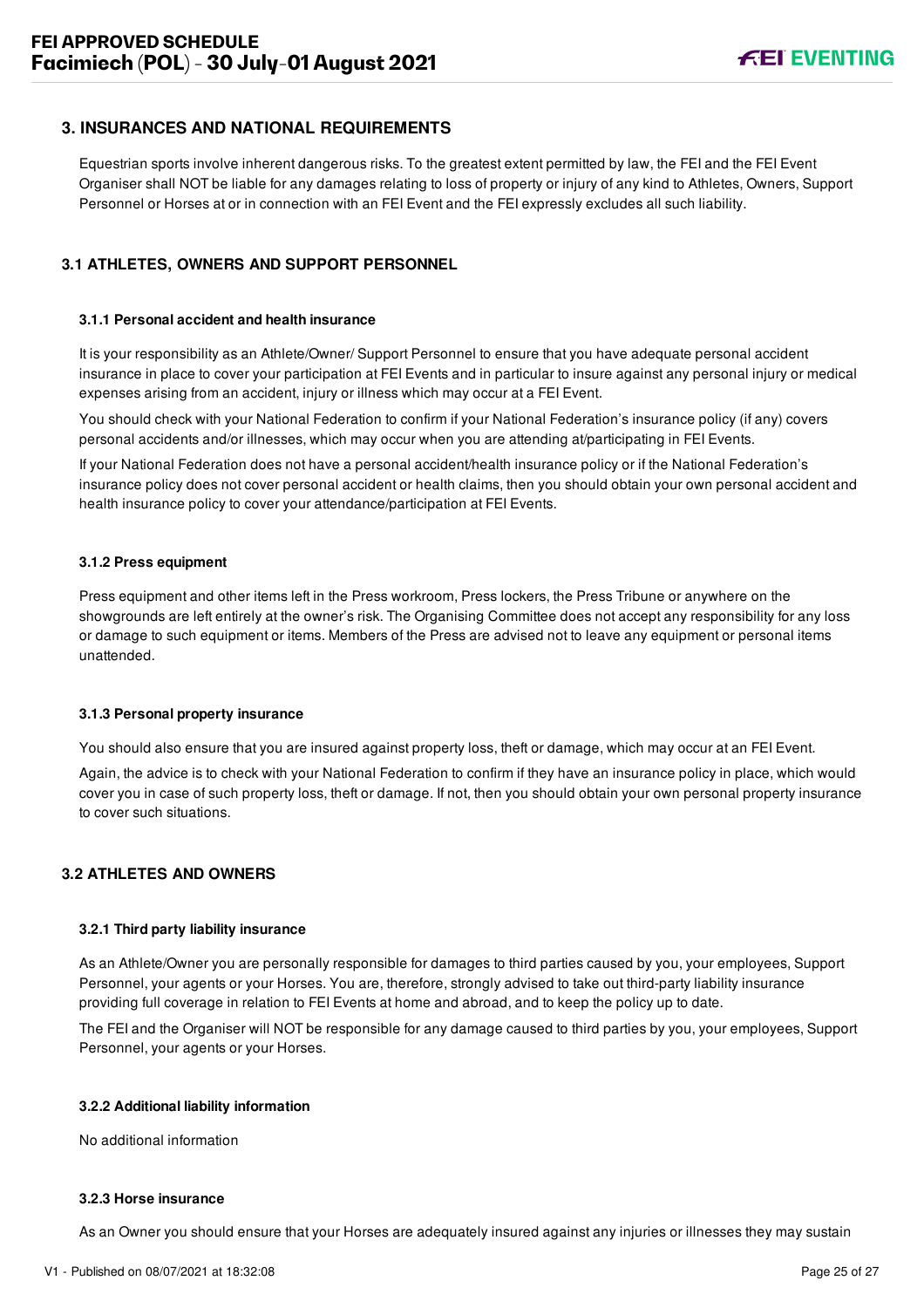while participating at a FEI Event.

### <span id="page-26-0"></span>**4. PROTESTS / APPEALS**

To be valid, all Protests and Appeals must be made in writing and accompanied by a deposit of CHF 150.- or equivalent.

Protest and appeal forms are available on the FEI website: **Protests**:<http://inside.fei.org/sites/default/files/FEI%20Protest%20Form.pdf> **Appeals**:<http://inside.fei.org/sites/default/files/FEI%20Appeal%20Form.pdf>

# <span id="page-26-1"></span>**5. DISPUTES**

In the event of any discussion concerning the interpretation of the schedule (in translated languages), the English version will be decisive.

# <span id="page-26-2"></span>**6. MODIFICATION TO SCHEDULE**

In exceptional circumstances, together with the approval of Chefs d'Equipe, host NF delegate, if any, and the Ground Jury, the Organiser may change the schedule in order to clarify any matter arising from an omission or due to unforeseen circumstances. Any such changes must be notified to all athletes and officials as soon as possible and they must be reported to the FEI Secretary General by the Technical Delegate.

### <span id="page-26-3"></span>**7. ADDITIONAL INFORMATION FROM THE ORGANISER**

Please be aware, that national classes will be run as well.

CNC-80 up to 80 cm

CNC-90 up to 90 cm

CNC-100 up to 100 cm

CNC-1\*

Schedule for national classes: [www.kjfacimiech.pl](http://www.kjfacimiech.pl/)

Entries for national classes: [www.zawodykonne.com](http://www.zawodykonne.com/)

\*PRIZEMONEY SUMMARY FOR NATIONAL CLASSES: 2000 EUR

Timetable can be changed according to the number of entries.

# <span id="page-26-4"></span>**8. MINIMUM AGE LIMITATION**

| Level | <b>Athletes</b> | <b>Horses</b> |
|-------|-----------------|---------------|
| $1^*$ | 12 <sup>°</sup> | 5             |
| $2^*$ | 14              | 6             |
| $3^*$ | 16              | 6             |
| $4^*$ | 18              | ⇁             |